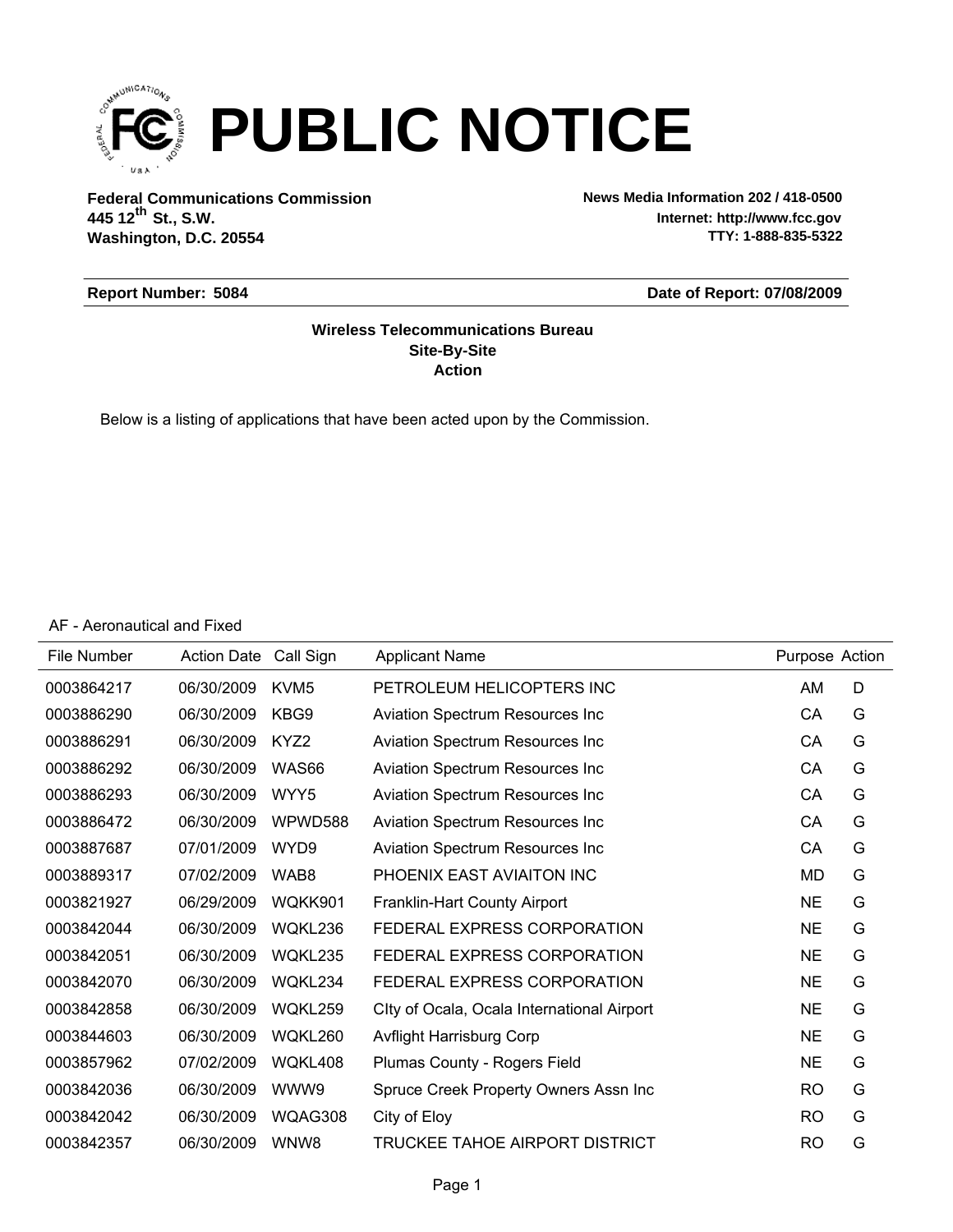# AF - Aeronautical and Fixed

| File Number | Action Date Call Sign |                  | <b>Applicant Name</b>     | Purpose Action |   |
|-------------|-----------------------|------------------|---------------------------|----------------|---|
| 0003843922  | 06/30/2009            | KSN4             | AURORA AIRPORT AUTHORITY  | RO             | G |
| 0003844375  | 06/30/2009            | KUS4             | MORRISTOWN, CITY OF       | RO             | G |
| 0003864217  | 06/30/2009            | KVM <sub>5</sub> | PETROLEUM HELICOPTERS INC | RO             | D |
| 0003884296  | 06/29/2009            | KHS8             | CALIFORNIA, STATE OF      | RO             | G |
| 0003884297  | 06/29/2009            | WKY3             | CALIFORNIA, STATE OF      | RO             | G |
| 0003884298  | 06/29/2009            | WNJ7             | CALIFORNIA, STATE OF      | RO             | G |
| 0003884299  | 06/29/2009            | WZM3             | CALIFORNIA, STATE OF      | RO             | G |

# AR - Aviation Radionavigation

| File Number | <b>Action Date</b> | Call Sign       | <b>Applicant Name</b>                           | Purpose Action |   |
|-------------|--------------------|-----------------|-------------------------------------------------|----------------|---|
| 0003807362  | 07/04/2009         |                 |                                                 | <b>NE</b>      | D |
| 0003824673  | 06/29/2009         | WQAA615         | The University of Oklahoma                      | RM             | G |
| 0003824705  | 06/29/2009         | <b>WRNV2181</b> | MARION, CITY OF                                 | <b>RO</b>      | G |
| 0003826334  | 06/29/2009         | <b>WRLL2058</b> | PITT GREENVILLE AIRPORT AUTHORITY               | <b>RO</b>      | G |
| 0003827218  | 06/29/2009         | <b>WRLB2623</b> | CITIES OF HENDERSON & OXFORD                    | <b>RO</b>      | G |
| 0003827287  | 06/29/2009         | <b>WRLB2063</b> | <b>Dubois County Airport Authority</b>          | <b>RO</b>      | G |
| 0003827288  | 06/29/2009         | <b>WRLO2049</b> | <b>Dubois County Airport Authority</b>          | <b>RO</b>      | G |
| 0003827289  | 06/29/2009         | <b>WRNV2066</b> | <b>Dubois County Airport Authority</b>          | <b>RO</b>      | G |
| 0003830669  | 06/29/2009         | <b>WRLB2255</b> | CLEVELAND, CITY OF                              | <b>RO</b>      | G |
| 0003831945  | 06/29/2009         | <b>WRLG2083</b> | SAN BERNARDINO INTERNATIONAL AIRPORT AUTHORI RO |                | G |
| 0003832039  | 06/29/2009         | <b>WRLL2211</b> | SAN BERNARDINO INTERNATIONAL AIRPORT AUTHORI RO |                | G |
| 0003832374  | 06/29/2009         | <b>WRLB2130</b> | <b>CROSBYTON, CITY OF</b>                       | <b>RO</b>      | G |
| 0003834526  | 06/29/2009         | WQAT680         | Lawrence County Airport Authority               | <b>RO</b>      | G |
| 0003834580  | 06/29/2009         | <b>WRLL2219</b> | DODGE COUNTY AIRPORT COMMISSION                 | <b>RO</b>      | G |
| 0003834581  | 06/29/2009         | <b>WRNV2043</b> | Dodge County                                    | <b>RO</b>      | G |
| 0003836961  | 06/29/2009         | <b>WRLB3165</b> | WARREN COUNTY AIRPORT COMMISSION                | <b>RO</b>      | G |
| 0003844372  | 06/29/2009         | <b>WRLB2151</b> | MORRISTOWN, CITY OF                             | <b>RO</b>      | G |

#### AS - Aural Studio Transmitter Link

| File Number | Action Date Call Sign |               | <b>Applicant Name</b>                     | Purpose Action |   |
|-------------|-----------------------|---------------|-------------------------------------------|----------------|---|
| 0003846905  | 06/29/2009            | WOKK861       | TYLER BROADCASTING CORPORATION            | AM             | G |
| 0003866783  | 07/02/2009            | WOKL409       | RADIOSTAR, INC.                           | AM             | G |
| 0003886947  | 06/30/2009            | <b>WAC269</b> | CBS RADIO STATIONS INC.                   | CА             | G |
| 0003889469  | 07/02/2009            | <b>WAH872</b> | REGENT BROADCASTING OF FORT COLLINS, INC. | CА             | G |
| 0003859011  | 06/29/2009            | WOHA577       | ROSER COMMUNICATIONS NETWORK, INC.        | MD             | G |
| 0003859113  | 06/29/2009            | <b>WHS323</b> | ROSER COMMUNICATIONS NETWORK, INC.        | MD             | G |
| 0003866592  | 06/30/2009            | <b>WLP515</b> | ALPINE BROADCASTING CORP., INC.           | MD             | D |
| 0003859031  | 06/29/2009            | WQKK872       | ROSER COMMUNICATIONS NETWORK, INC.        | <b>NE</b>      | G |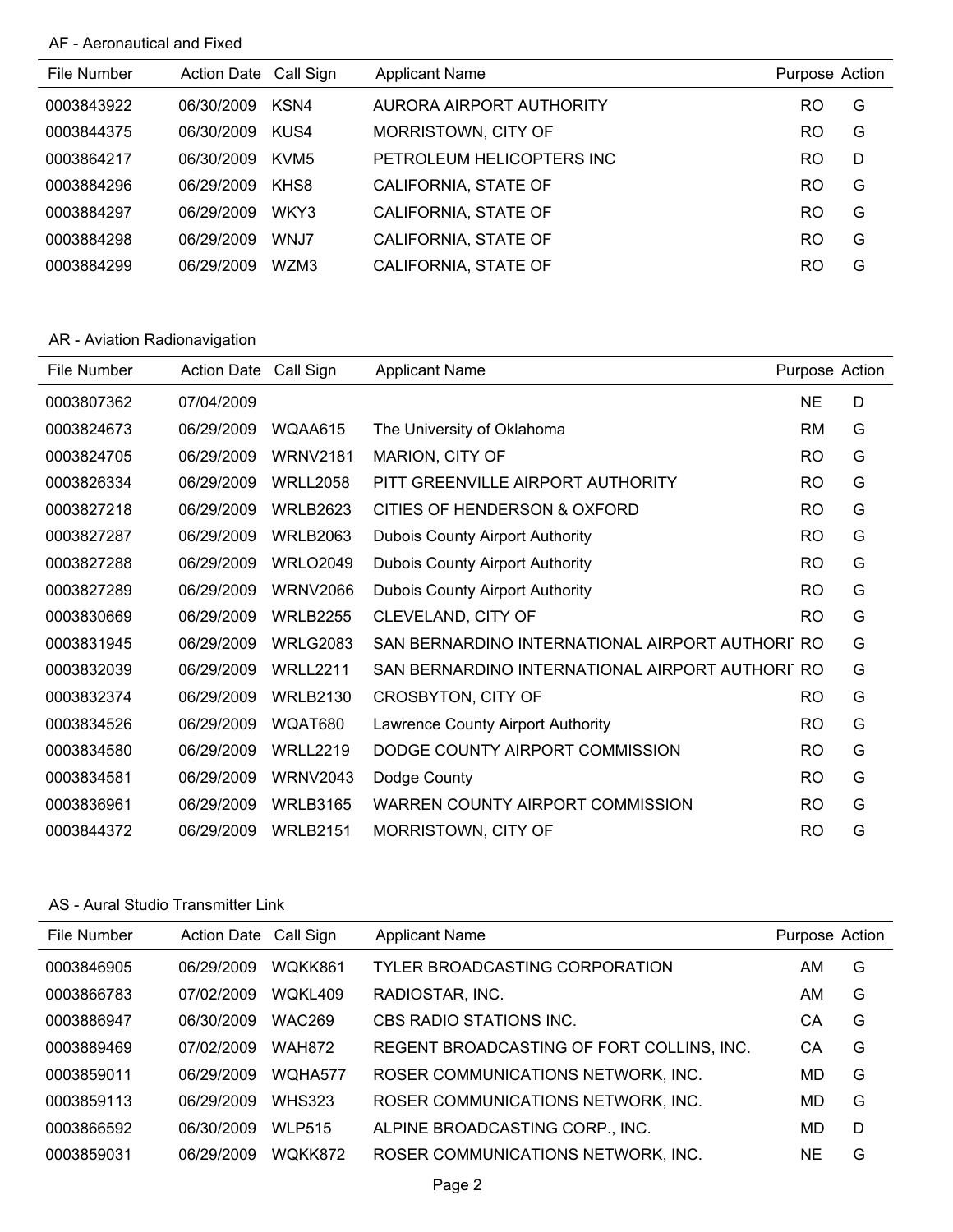# AS - Aural Studio Transmitter Link

| File Number | Action Date Call Sign |         | <b>Applicant Name</b>          | Purpose Action |   |
|-------------|-----------------------|---------|--------------------------------|----------------|---|
| 0003859185  | 06/29/2009            | WQKK867 | PENFOLD COMMUNICATIONS. INC.   | NF             | G |
| 0003871216  | 07/01/2009            | WQKL296 | BROADCAST COMMUNICATIONS. INC. | NE.            | G |

# CD - Paging and Radiotelephone

| File Number | Action Date Call Sign | Applicant Name                 | Purpose Action |  |
|-------------|-----------------------|--------------------------------|----------------|--|
| 0003890102  | 07/03/2009 KNKL711    | <b>TLJ Limited Partnership</b> | CА             |  |

#### CF - Common Carrier Fixed Point to Point Microwave

| File Number | Action Date Call Sign |               | <b>Applicant Name</b>                    | Purpose Action |   |
|-------------|-----------------------|---------------|------------------------------------------|----------------|---|
| 0003311674  | 06/29/2009            | <b>WMT630</b> | BIZTEL, INC. (C/O AT&T CORP.)            | AM             | G |
| 0003648350  | 06/30/2009            | WPSF925       | Centennial Puerto Rico License Corp.     | AM             | G |
| 0003739551  | 06/30/2009            | WPSF563       | Gatespeed Broadband, Inc.                | AM             | G |
| 0003739554  | 06/30/2009            | WPSF564       | Gatespeed Broadband, Inc.                | AM             | G |
| 0003739594  | 06/30/2009            | WPSF566       | Gatespeed Broadband, Inc.                | AM             | G |
| 0003739604  | 06/30/2009            | WPSF816       | Gatespeed Broadband, Inc.                | AM             | G |
| 0003739611  | 06/30/2009            | WPSF565       | Gatespeed Broadband, Inc.                | AM             | G |
| 0003739615  | 06/30/2009            | WQKK971       | Gatespeed Broadband                      | AM             | G |
| 0003782974  | 06/30/2009            | WQKK990       | AT&T CORP.                               | AM             | G |
| 0003805853  | 06/30/2009            | <b>WMM433</b> | Cellco Partnership                       | AM             | G |
| 0003806056  | 06/30/2009            | WQKK973       | <b>T-MOBILE LICENSE LLC</b>              | AM             | G |
| 0003807027  | 06/30/2009            | WQKK965       | Centennial Puerto Rico License Corp.     | AM             | G |
| 0003816895  | 06/30/2009            | WPRU599       | Centennial Puerto Rico License Corp.     | AM             | G |
| 0003825674  | 06/30/2009            | WQJU413       | AT&T CORP.                               | AM             | G |
| 0003832366  | 06/29/2009            | <b>WMS441</b> | WWC Holding Co., Inc.                    | AM             | G |
| 0003839223  | 06/30/2009            | WQKL205       | TRILLION PARTNERS, INC.                  | AM             | G |
| 0003839225  | 06/30/2009            | WQGC931       | Trillion Partners, Inc.                  | AM             | G |
| 0003842657  | 06/30/2009            | WPNC954       | <b>Stratos Offshore Services Company</b> | AM             | G |
| 0003842983  | 06/30/2009            | WQKF933       | AT&T CORP.                               | AM             | G |
| 0003844267  | 06/30/2009            | <b>WLU612</b> | NEW CINGULAR WIRELESS PCS, LLC           | AM             | G |
| 0003844331  | 06/30/2009            | <b>WLW594</b> | NEW CINGULAR WIRELESS PCS, LLC           | AM             | G |
| 0003886713  | 06/30/2009            | WQID448       | YAKIMA MSA LIMITED PARTNERSHIP           | CA             | G |
| 0003887144  | 06/30/2009            | KCM73         | Time Warner Cable LLC                    | CA             | G |
| 0003887690  | 07/01/2009            | <b>WHD214</b> | New Cingular Wireless PCS, LLC           | CA             | G |
| 0003887691  | 07/01/2009            | <b>WHD216</b> | New Cingular Wireless PCS, LLC           | CA             | G |
| 0003887692  | 07/01/2009            | <b>WHD215</b> | New Cingular Wireless PCS, LLC           | CA             | G |
| 0003888464  | 07/01/2009            | WPNC518       | QUESTAR INFOCOMM INCORPORATED            | CA             | G |
| 0003888935  | 07/02/2009            | <b>WHO615</b> | MICROWAVE TELECOMMUNICATIONS INC         | CA             | G |
| 0003889057  | 07/02/2009            | <b>WHQ973</b> | MICROWAVE TELECOMMUNICATIONS INC         | CA             | G |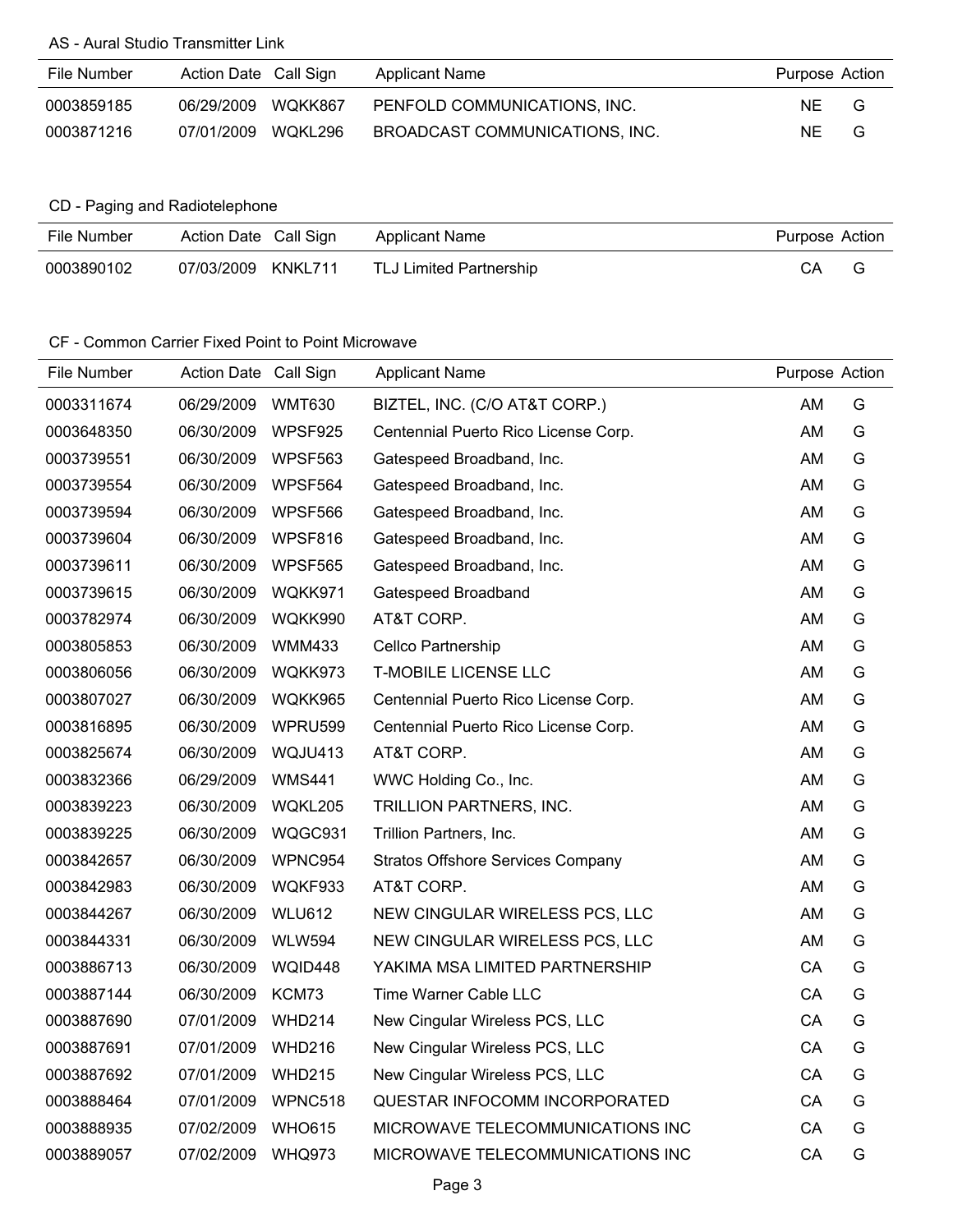# CF - Common Carrier Fixed Point to Point Microwave

| File Number | Action Date Call Sign |                | <b>Applicant Name</b>                                       | Purpose Action |   |
|-------------|-----------------------|----------------|-------------------------------------------------------------|----------------|---|
| 0003889238  | 07/02/2009            | <b>WLS940</b>  | MICROWAVE TELECOMMUNICATIONS INC                            | CA             | G |
| 0003889998  | 07/03/2009            | <b>WLT656</b>  | Alltel Telelink, Inc.                                       | CA             | G |
| 0003889999  | 07/03/2009            | <b>WLT659</b>  | Alltel Telelink, Inc.                                       | CA             | G |
| 0003890000  | 07/03/2009            | <b>WLT666</b>  | Alltel Telelink, Inc.                                       | CA             | G |
| 0003890001  | 07/03/2009            | <b>WLT672</b>  | Alltel Telelink, Inc.                                       | CA             | G |
| 0003890002  | 07/03/2009            | <b>WLT674</b>  | Alltel Telelink, Inc.                                       | CA             | G |
| 0003890003  | 07/03/2009            | <b>WLT675</b>  | Alltel Telelink, Inc.                                       | CA             | G |
| 0003890010  | 07/03/2009            | <b>WML251</b>  | ALLTEL Communications of Michigan RSA #4, Inc.              | CA             | G |
| 0003890011  | 07/03/2009            | <b>WML252</b>  | ALLTEL Communications of Michigan RSA #4, Inc.              | CA             | G |
| 0003890013  | 07/03/2009            | <b>WMM975</b>  | Alltel Communications, LLC                                  | CA             | G |
| 0003890015  | 07/03/2009            | WML911         | ALLTEL Wireless of Alexandria, LLC                          | CA             | G |
| 0003890016  | 07/03/2009            | <b>WLU555</b>  | ALLTEL Wireless of Alexandria, LLC                          | CA             | G |
| 0003890017  | 07/03/2009            | <b>WLU556</b>  | ALLTEL Wireless of Alexandria, LLC                          | CA             | G |
| 0003890019  | 07/03/2009            | <b>WMG794</b>  | WWC License L.L.C.                                          | CA             | G |
| 0003890023  | 07/03/2009            | <b>WMT775</b>  | <b>ALLTEL Newco LLC</b>                                     | CA             | G |
| 0003890024  | 07/03/2009            | WQED909        | <b>ALLTEL Newco LLC</b>                                     | CA             | G |
| 0003890027  | 07/03/2009            | <b>WMS250</b>  | TEXAS RSA 11B LIMITED PARTNERSHIP d/b/a ALLTEL              | CA             | G |
| 0003890029  | 07/03/2009            | <b>WMV992</b>  | TYLER/LONGVIEW/MARSHALL MSA LIMITED PARTNERS CA             |                | G |
| 0003890234  | 07/03/2009            | <b>WLT658</b>  | Alltel Telelink, Inc.                                       | СA             | G |
| 0003890393  | 07/03/2009            | <b>WMK763</b>  | Cellco Partnership                                          | CA             | G |
| 0003890498  | 07/03/2009            | WPNE701        | ALLTEL Communications of the Southwest Limited Partnersh CA |                | G |
| 0003890499  | 07/03/2009            | WPNL475        | ALLTEL Communications of the Southwest Limited Partnersh CA |                | G |
| 0003841780  | 06/30/2009            | WQKE796        | NE Colorado Wireless Technologies, Inc.                     | MD             | G |
| 0003841781  | 06/30/2009            | WQKE797        | NE Colorado Wireless Technologies, Inc.                     | <b>MD</b>      | G |
| 0003842048  | 06/30/2009            | WPQL640        | UNITED STATES CELLULAR OPERATING COMPANY LLC MD             |                | G |
| 0003842066  | 06/30/2009            | WQFV864        | UNITED STATES CELLULAR OPERATING COMPANY LLC MD             |                | G |
| 0003842265  | 06/30/2009            | WQGP461        | San Antonio MTA, L.P.                                       | MD             | G |
| 0003842266  | 06/29/2009            | WQAD396        | San Antonio MTA, L.P.                                       | <b>MD</b>      | G |
| 0003842267  | 06/29/2009            | WQGP471        | San Antonio MTA, L.P.                                       | MD             | G |
| 0003842268  | 06/29/2009            | WQCQ957        | San Antonio MTA, L.P.                                       | MD             | G |
| 0003842269  | 06/29/2009            | WQAN912        | San Antonio MTA, L.P.                                       | MD             | G |
| 0003842850  | 06/29/2009            | WQKC629        | Cellco Partnership                                          | MD             | G |
| 0003843937  | 06/30/2009            | <b>WMJ466</b>  | NEW CINGULAR WIRELESS PCS, LLC                              | MD             | G |
| 0003843982  | 06/30/2009            | <b>WLM384</b>  | NEW CINGULAR WIRELESS PCS, LLC                              | MD             | G |
| 0003844032  | 06/30/2009            | <b>WPUI510</b> | NEW CINGULAR WIRELESS PCS, LLC                              | MD             | G |
| 0003844506  | 06/30/2009            | WPTA862        | NEW CINGULAR WIRELESS PCS, LLC                              | MD             | G |
| 0003844518  | 06/30/2009            | <b>WLM381</b>  | NEW CINGULAR WIRELESS PCS, LLC                              | MD             | G |
| 0003844604  | 06/30/2009            | <b>WLM383</b>  | NEW CINGULAR WIRELESS PCS, LLC                              | MD             | G |
| 0003844621  | 06/30/2009            | <b>WLN568</b>  | NEW CINGULAR WIRELESS PCS, LLC                              | MD             | G |
| 0003844636  | 06/29/2009            | WQCE690        | WWC Holding Co., Inc.                                       | MD             | G |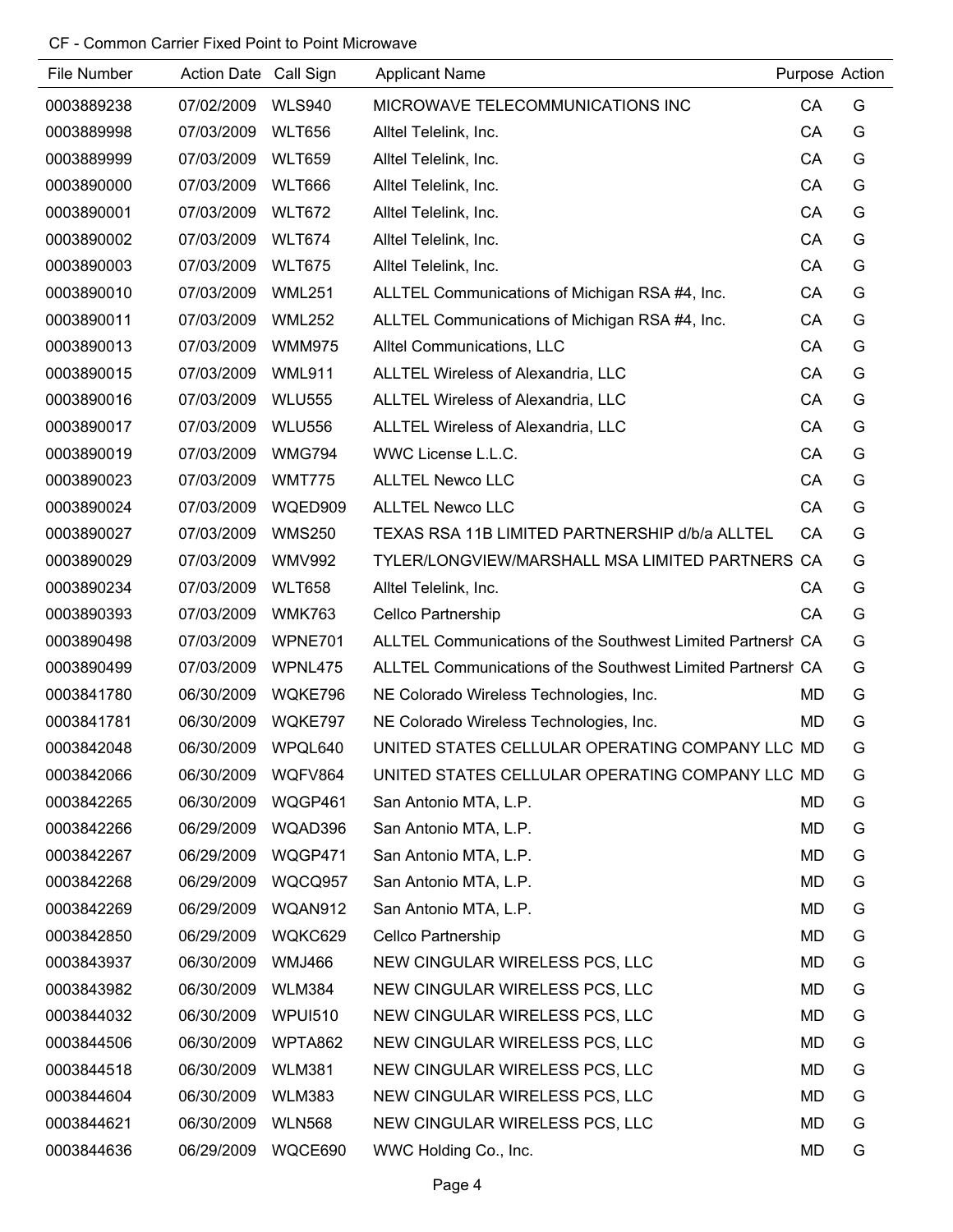# CF - Common Carrier Fixed Point to Point Microwave

| File Number | Action Date Call Sign |               | <b>Applicant Name</b>                                      | Purpose Action |   |
|-------------|-----------------------|---------------|------------------------------------------------------------|----------------|---|
| 0003844641  | 06/29/2009            | WQJG356       | WWC Holding Co., Inc                                       | MD             | G |
| 0003845134  | 06/29/2009            | WPXG631       | San Antonio MTA, L.P.                                      | MD             | G |
| 0003846234  | 07/02/2009            | WQAI918       | Centennial Puerto Rico License Corp.                       | MD             | G |
| 0003846237  | 07/02/2009            | WQAI916       | Centennial Puerto Rico License Corp.                       | <b>MD</b>      | G |
| 0003846242  | 07/02/2009            | WQAG335       | Centennial Puerto Rico License Corp.                       | MD             | G |
| 0003846244  | 07/02/2009            | WQJM491       | Centennial Puerto Rico License Corp.                       | <b>MD</b>      | G |
| 0003846422  | 07/02/2009            | WQIW427       | AMA COMMUNICATIONS L.L.C.                                  | MD             | G |
| 0003847205  | 07/02/2009            | <b>WLM875</b> | Los Angeles SMSA Limited Partnership                       | MD             | G |
| 0003869991  | 07/01/2009            | WQJE329       | Telecom Transport Management, Inc.                         | MD             | D |
| 0003508926  | 07/02/2009            | WQKL404       | OTZ Telephone Cooperative, Inc.                            | <b>NE</b>      | G |
| 0003782975  | 06/30/2009            | WQKK991       | AT&T CORP.                                                 | <b>NE</b>      | G |
| 0003825661  | 06/30/2009            | WQKK992       | AT&T CORP.                                                 | <b>NE</b>      | G |
| 0003825662  | 06/30/2009            | WQKK993       | AT&T CORP.                                                 | <b>NE</b>      | G |
| 0003825675  | 06/30/2009            | WQKK997       | AT&T CORP.                                                 | <b>NE</b>      | G |
| 0003825676  | 06/30/2009            | WQKK998       | AT&T CORP.                                                 | <b>NE</b>      | G |
| 0003825677  | 06/30/2009            | WQKK999       | AT&T CORP.                                                 | <b>NE</b>      | G |
| 0003828484  | 06/30/2009            | WQKL208       | AT&T CORP.                                                 | <b>NE</b>      | G |
| 0003842871  | 06/30/2009            | WQKK987       | AT&T CORP.                                                 | <b>NE</b>      | G |
| 0003842872  | 06/30/2009            | WQKK988       | AT&T CORP.                                                 | <b>NE</b>      | G |
| 0003842892  | 06/30/2009            | WQKK994       | AT&T CORP.                                                 | <b>NE</b>      | G |
| 0003842893  | 06/30/2009            | WQKK995       | AT&T CORP.                                                 | <b>NE</b>      | G |
| 0003842896  | 06/30/2009            | WQKL200       | AT&T CORP.                                                 | <b>NE</b>      | G |
| 0003842984  | 06/30/2009            | WQKL206       | AT&T CORP.                                                 | <b>NE</b>      | G |
| 0003842985  | 06/30/2009            | WQKL207       | AT&T CORP.                                                 | <b>NE</b>      | G |
| 0003844294  | 06/29/2009            | WQKK859       | Centennial Southeast License Company LLC dba Centennial NE |                | G |
| 0003844296  | 06/29/2009            | WQKK860       | Centennial Southeast License Company LLC dba Centennial NE |                | G |
| 0003845303  | 06/29/2009            | WQKK908       | Smith Bagley Inc DBA Cellular One of NE Arizona            | NE.            | G |
| 0003845719  | 06/29/2009            | WQKK858       | <b>Cellco Partnership</b>                                  | <b>NE</b>      | G |
| 0003845794  | 07/02/2009            | WQKL406       | Alltel New License Sub LLC                                 | <b>NE</b>      | G |
| 0003846246  | 07/02/2009            | WQKL411       | Centennial Puerto Rico License Corp.                       | <b>NE</b>      | G |
| 0003846417  | 07/02/2009            | WQKL438       | AMA COMMUNICATIONS, LLC                                    | <b>NE</b>      | G |
| 0003846418  | 07/02/2009            | WQKL439       | AMA COMMUNICATIONS, LLC                                    | <b>NE</b>      | G |
| 0003846419  | 07/02/2009            | WQKL441       | AMA COMMUNICATIONS, LLC                                    | <b>NE</b>      | G |
| 0003846420  | 07/02/2009            | WQKL442       | AMA COMMUNICATIONS, LLC                                    | <b>NE</b>      | G |
| 0003846421  | 07/02/2009            | WQKL443       | AMA COMMUNICATIONS, LLC                                    | <b>NE</b>      | G |
| 0003846423  | 07/02/2009            | WQKL444       | AMA COMMUNICATIONS, LLC                                    | <b>NE</b>      | G |
| 0003847208  | 07/02/2009            | WQKL445       | Los Angeles SMSA Limited Partnership                       | <b>NE</b>      | G |
| 0003847417  | 07/02/2009            | WQKL449       | Choice Wireless, LC                                        | <b>NE</b>      | G |
| 0003847421  | 07/02/2009            | WQKL447       | Choice Wireless, LC                                        | <b>NE</b>      | G |
| 0003847423  | 07/02/2009            | WQKL446       | Choice Wireless, LC                                        | <b>NE</b>      | G |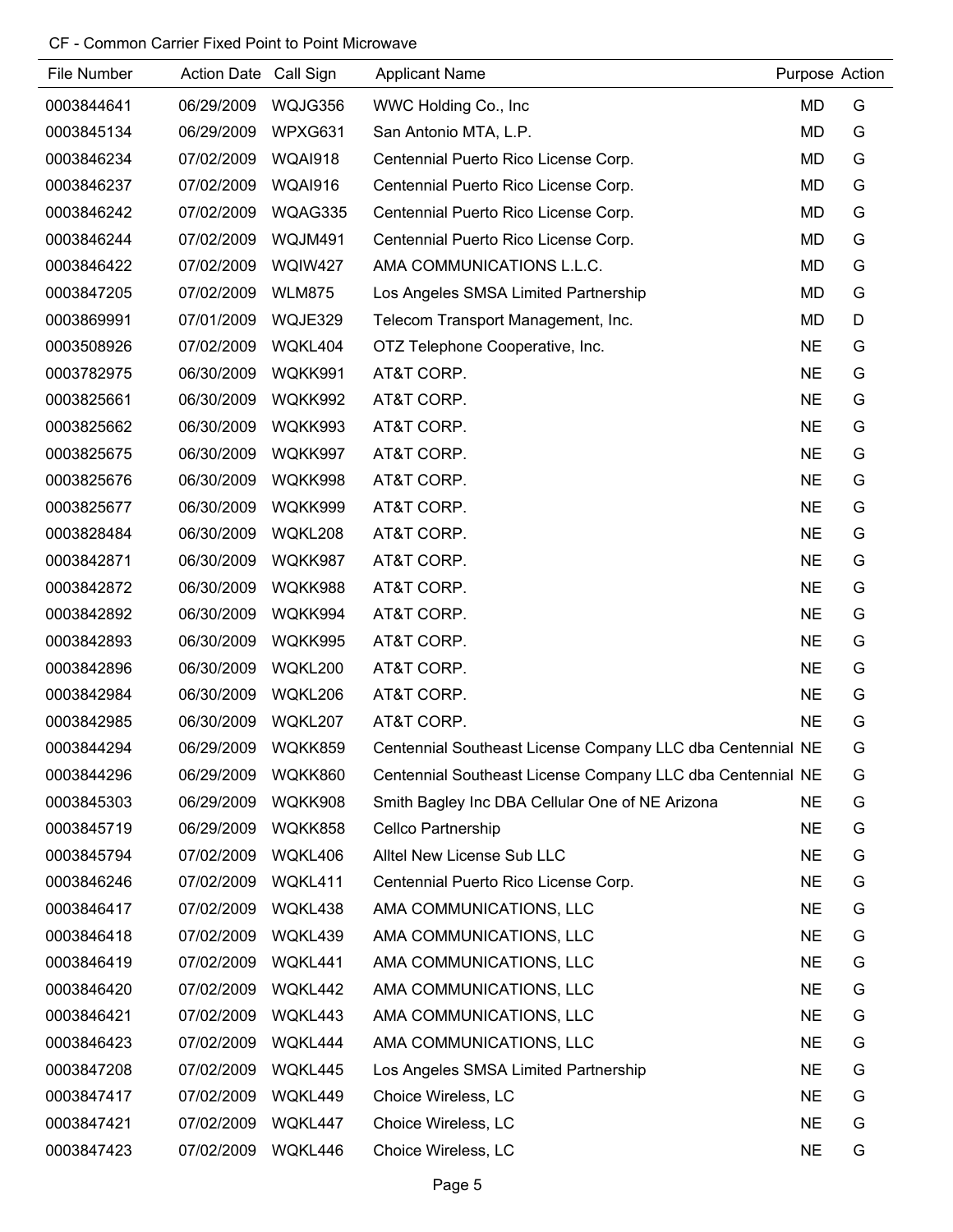# CF - Common Carrier Fixed Point to Point Microwave

| File Number | Action Date Call Sign |                 | <b>Applicant Name</b>              | Purpose Action |   |
|-------------|-----------------------|-----------------|------------------------------------|----------------|---|
| 0003870093  | 07/01/2009            |                 | Telecom Transport Management, Inc. | NE.            | D |
| 0002969147  | 06/29/2009            | WPNE216         | BIZTEL, INC. (C/O AT&T CORP.)      | RO             | G |
| 0002969781  | 06/29/2009            | WPNE215         | BIZTEL, INC. (C/O AT&T CORP.)      | R <sub>O</sub> | G |
| 0002975399  | 06/29/2009            | WPNE362         | BIZTEL, INC. (C/O AT&T CORP.)      | RO.            | G |
| 0003311672  | 06/29/2009            | <b>WPN.J769</b> | BIZTEL, INC. (C/O AT&T CORP.)      | RO             | G |
| 0003845868  | 06/30/2009            | WPOQ811         | Verizon Wireless (VAW) LLC         | RO             | G |

CL - Cellular

| File Number | <b>Action Date</b> | Call Sign           | <b>Applicant Name</b>                                       | Purpose Action |   |
|-------------|--------------------|---------------------|-------------------------------------------------------------|----------------|---|
| 0003650645  | 06/29/2009         | KNKN384             | WWC License L.L.C.                                          | AM.            | G |
| 0003653760  | 06/30/2009         | KNKN681             | Alltel Communications, LLC                                  | AM             | G |
| 0003653762  | 06/29/2009         | KNKQ379             | ALLTEL Communications of the Southwest Limited Partnersh AM |                | G |
| 0003653763  | 06/29/2009         | KNKN214             | WWC License L.L.C.                                          | AM.            | G |
| 0003653798  | 06/29/2009         | KNKN <sub>206</sub> | ALLTEL Communications of the Southwest Limited Partnersh AM |                | G |
| 0003676384  | 06/30/2009         | <b>KNKN382</b>      | WWC HOLDING CO., INC.                                       | AM.            | G |
| 0003684929  | 07/01/2009         | KNKN818             | Cellular, Inc. Financial Corporation                        | AM.            | G |
| 0003699052  | 07/01/2009         | KNKN943             | AT&T Mobility Texas LLC                                     | AM             | G |
| 0003784133  | 07/02/2009         | <b>KNKA354</b>      | Verizon Wireless Tennessee Partnership                      | MD             | G |
| 0003803769  | 07/01/2009         | KNKN466             | USCOC OF GREATER MISSOURI, LLC                              | MD             | G |

#### CT - Local Television Transmission

| File Number | Action Date Call Sign |        | <b>Applicant Name</b> | Purpose Action |   |
|-------------|-----------------------|--------|-----------------------|----------------|---|
| 0003847712  | 06/30/2009            | WMW606 | DCI II Inc            | MD             | G |

# GX - SMR, 806-821/851-866 MHz, Conventional

| File Number | Action Date Call Sign |          | <b>Applicant Name</b>                           | Purpose Action |   |
|-------------|-----------------------|----------|-------------------------------------------------|----------------|---|
| 0003886613  | 06/30/2009            | WPC.J301 | NEXTEL LICENSE HOLDINGS 4, INC.                 | CА             | G |
| 0003877639  | 07/01/2009            | KNNV858  | Nextel Communications of the Mid-Atlantic, Inc. | MD.            | G |

### IK - Industrial/Business Pool - Commercial, Conventional

| File Number | Action Date Call Sign |         | <b>Applicant Name</b>              | Purpose Action |    |
|-------------|-----------------------|---------|------------------------------------|----------------|----|
| 0003890128  | 07/03/2009 WPLR486    |         | TLJ Limited Partnership            | CA.            | G. |
| 0003890129  | 07/03/2009            | WPHM348 | TLJ Limited Partnership            | CA             | G  |
| 0003846818  | 06/30/2009            | WOKK969 | CENTRAL VERMONT COMMUNICATIONS INC | NF             | G  |
| 0003847144  | 06/30/2009            | KRC350  | <b>T &amp; W ELECTRONICS INC</b>   | RM.            | G  |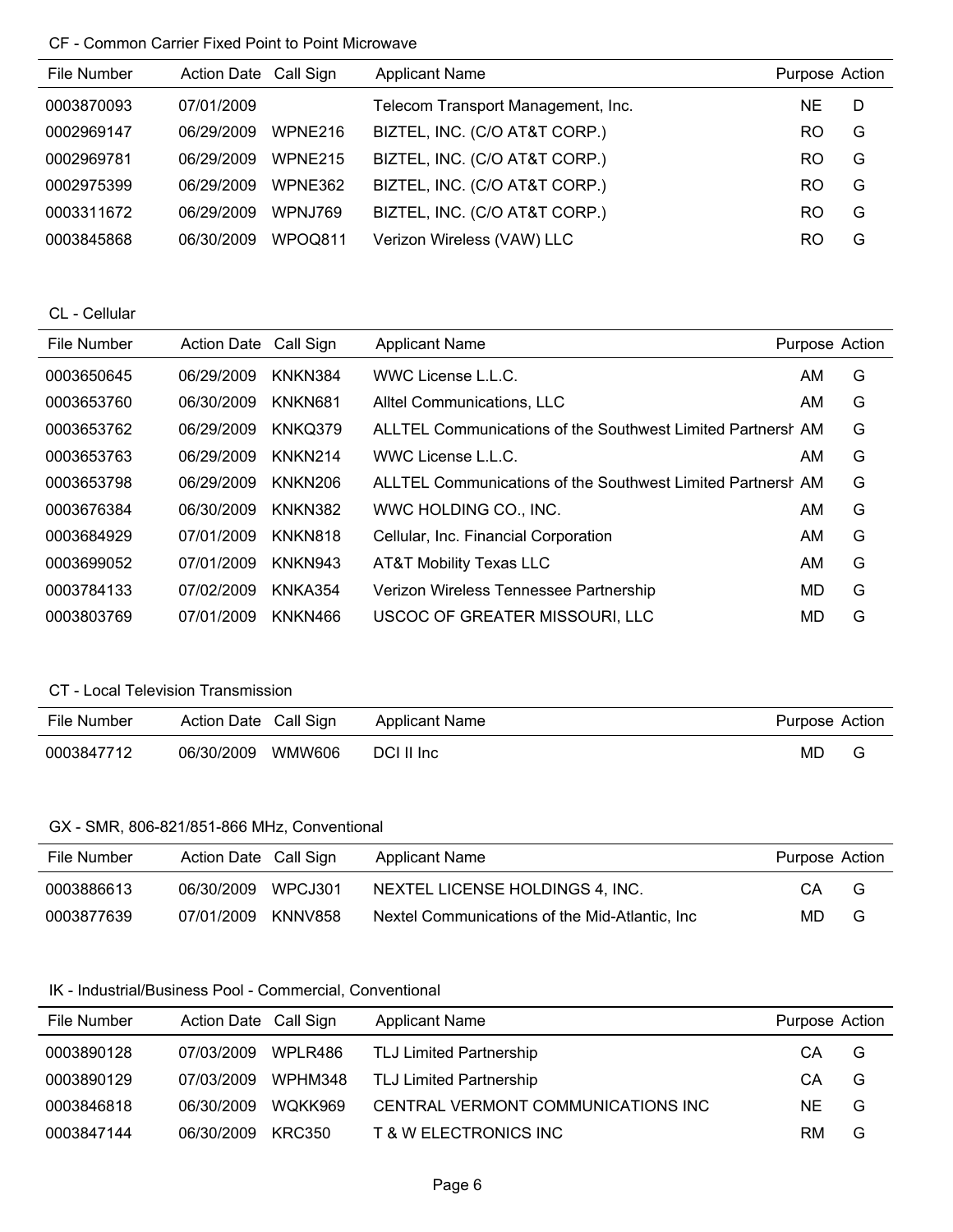# IK - Industrial/Business Pool - Commercial, Conventional

| File Number | Action Date Call Sign |         | <b>Applicant Name</b>                  | Purpose Action |   |
|-------------|-----------------------|---------|----------------------------------------|----------------|---|
| 0003845610  | 06/30/2009            | WNOA300 | HARTINGTON TELECOMMUNICATIONS CO. INC. | RO.            | G |
| 0003845988  | 06/30/2009            | WNPK320 | <b>Parke Communications</b>            | RO.            | G |
| 0003845990  | 06/30/2009            | WNPS954 | <b>Parke Communications</b>            | RO.            | G |
| 0003848219  | 06/30/2009            | WNOB242 | PASS WORD INC                          | RO.            | G |

# MC - Coastal Group

| File Number | Action Date Call Sign |        | <b>Applicant Name</b>               | Purpose Action |   |
|-------------|-----------------------|--------|-------------------------------------|----------------|---|
| 0003888392  | 07/01/2009 WQKL347    |        | The Sail, Power, & Steam Museum     | NE.            | G |
| 0003841969  | 07/01/2009            | WQX658 | NAVAJO COMMUNICATIONS COMPANY, INC. | RO.            | G |

| File Number | Action Date Call Sign |                | <b>Applicant Name</b>                         | Purpose Action |   |
|-------------|-----------------------|----------------|-----------------------------------------------|----------------|---|
| 0003242058  | 06/30/2009            | WQKL228        | <b>GREATER BOSTON RADIO, INC.</b>             | AM             | G |
| 0003242074  | 06/30/2009            | WQKL230        | <b>GREATER BOSTON RADIO, INC.</b>             | AM             | G |
| 0003242201  | 06/30/2009            | WQKL231        | <b>GREATER BOSTON RADIO, INC.</b>             | AM             | G |
| 0003291522  | 06/30/2009            | WQKK983        | METROPOLITAN AREA NETWORKS, INC               | AM             | G |
| 0003291527  | 06/30/2009            | WQKK984        | METROPOLITAN AREA NETWORKS, INC               | AM             | G |
| 0003291528  | 06/30/2009            | WQKK985        | METROPOLITAN AREA NETWORKS, INC               | AM             | G |
| 0003291529  | 06/30/2009            | WQKK986        | METROPOLITAN AREA NETWORKS, INC               | AM             | G |
| 0003490758  | 07/02/2009            | WQKL407        | <b>Columbia University Medical Center</b>     | AM             | G |
| 0003535215  | 07/01/2009            | WQKL310        | Northrop Grumman Information Technology, Inc. | AM             | G |
| 0003540259  | 07/01/2009            | WQKL309        | Northrop Grumman Information Technology, Inc. | AM             | G |
| 0003767144  | 07/04/2009            | WPOS736        | WAUBONSEE COMMUNITY COLLEGE                   | AM             | D |
| 0003847535  | 07/01/2009            | <b>WNTA571</b> | Duke Energy Carolinas, LLC                    | AM             | G |
| 0003849662  | 06/30/2009            | WQKL242        | CLEARWIRE SPECTRUM HOLDINGS III, LLC          | AM             | G |
| 0003852600  | 06/29/2009            | <b>WQIS307</b> | Clearwire Spectrum Holdings II, LLC           | AM             | G |
| 0003854491  | 06/30/2009            | WQKL217        | Simply Bits, LLC                              | AM             | G |
| 0003854497  | 06/30/2009            | WQKL218        | Simply Bits, LLC                              | AM             | G |
| 0003854667  | 06/29/2009            | KDP86          | <b>UNION PACIFIC RAILROAD</b>                 | AM             | G |
| 0003854672  | 06/29/2009            | KDP72          | <b>UNION PACIFIC RAILROAD</b>                 | AM             | G |
| 0003854682  | 06/29/2009            | KSN28          | UNION PACIFIC RAILROAD                        | AM             | G |
| 0003855864  | 07/01/2009            | WQKL312        | Partners HealthCare Systems, Inc.             | AM             | G |
| 0003856598  | 06/29/2009            | <b>WNTI788</b> | Pacific Gas and Electric Company              | AM             | G |
| 0003858269  | 06/30/2009            | WQKL215        | CommSpeed AZ, LLC                             | AM             | G |
| 0003858270  | 06/30/2009            | WQKL214        | CommSpeed AZ, LLC                             | AM             | G |
| 0003858528  | 06/29/2009            | WQIS314        | Clearwire Spectrum Holdings II, LLC           | AM             | G |
| 0003864361  | 07/02/2009            | WIR73          | NORFOLK SOUTHERN RAILWAY COMPANY              | AM             | G |
| 0003886480  | 06/30/2009            | WNEK262        | Seadrft Pipeline Corp.                        | CA             | G |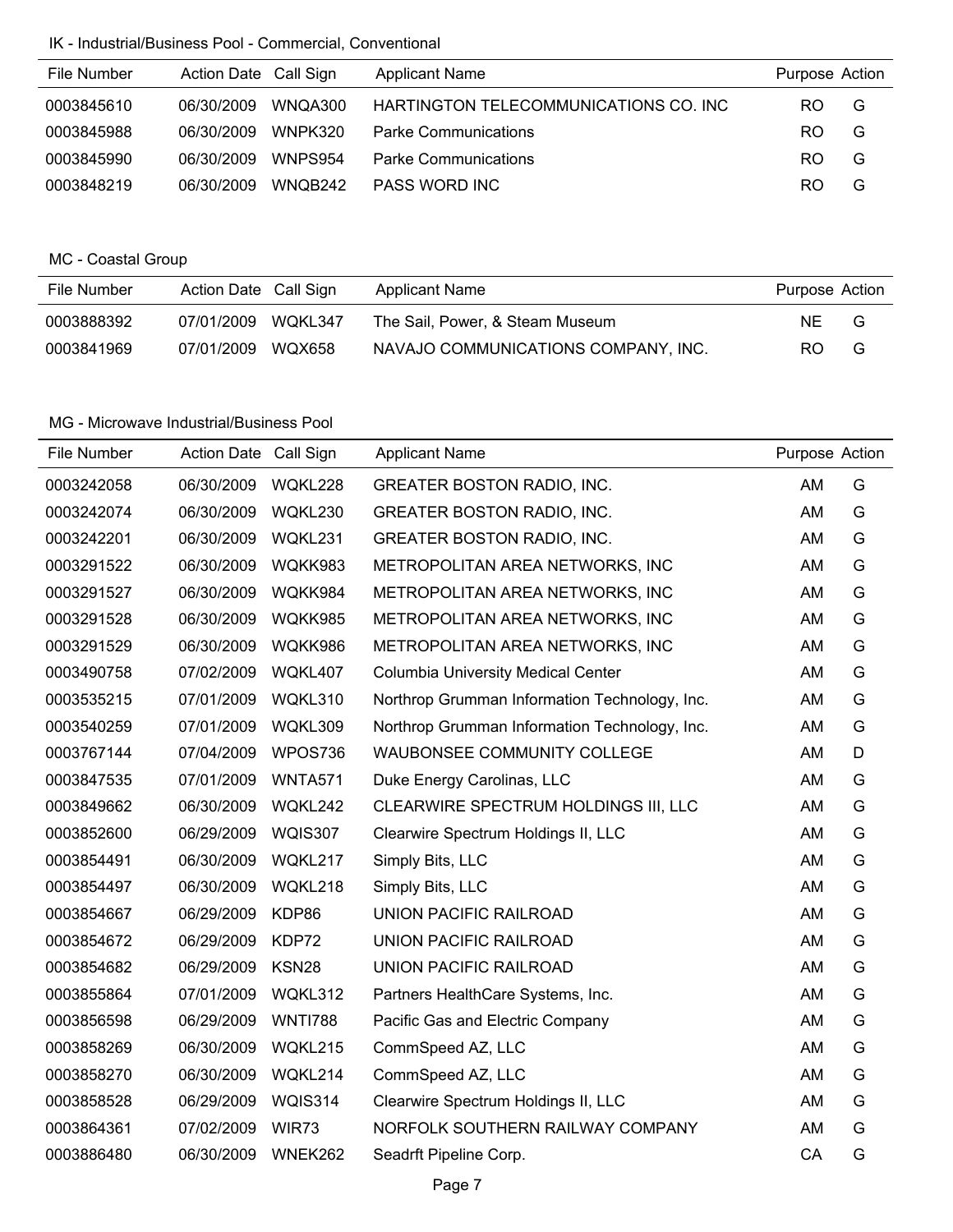| File Number | <b>Action Date</b> | Call Sign         | <b>Applicant Name</b>                                  | Purpose Action |   |
|-------------|--------------------|-------------------|--------------------------------------------------------|----------------|---|
| 0003886481  | 06/30/2009         | <b>WBM509</b>     | Seadrft Pipeline Corp.                                 | CA             | G |
| 0003888355  | 07/01/2009         | WPOV232           | METRO CHANNEL LLC                                      | CA             | G |
| 0003888370  | 07/01/2009         | WPOV234           | Metro Channel LLC                                      | CA             | G |
| 0003888371  | 07/01/2009         | WPOV235           | Metro Channel LLC                                      | CA             | G |
| 0003888372  | 07/01/2009         | WPOV236           | Metro Channel LLC                                      | CA             | G |
| 0003888917  | 07/02/2009         | <b>WNTP835</b>    | Anr Pipeline Company                                   | CA             | G |
| 0003888927  | 07/02/2009         | <b>WEE560</b>     | CENTRAL ELECTRIC POWER COOPERATIVE                     | CA             | G |
| 0003889088  | 07/02/2009         | WPNA613           | Cleco Power LLC                                        | CA             | G |
| 0003889110  | 07/02/2009         | KLK90             | Cleco Power LLC                                        | CA             | G |
| 0003889114  | 07/02/2009         | KLK89             | Cleco Power LLC                                        | CA             | G |
| 0003889117  | 07/02/2009         | <b>WAA626</b>     | Cleco Power LLC                                        | CA             | G |
| 0003889121  | 07/02/2009         | WNTQ553           | Cleco Power LLC                                        | CA             | G |
| 0003889182  | 07/02/2009         | WNEN280           | University Of Nevada, Reno<br>Nevada Seismological Lab | CA             | G |
| 0003889447  | 07/02/2009         | WPOT712           | SAINT LOUIS, COUNTY OF                                 | CA             | G |
| 0003889454  | 07/02/2009         | WPOT713           | SAINT LOUIS, COUNTY OF                                 | CA             | G |
| 0003889506  | 07/02/2009         | WPQN688           | County of Saint Louis                                  | CA             | G |
| 0003889517  | 07/02/2009         | WPQN689           | County of Saint Louis                                  | CA             | G |
| 0003852361  | 06/29/2009         | WQGV642           | Clearwire Spectrum Holdings II, LLC                    | <b>MD</b>      | G |
| 0003852362  | 06/29/2009         | WQGT521           | Clearwire Spectrum Holdings II, LLC                    | <b>MD</b>      | G |
| 0003852765  | 06/29/2009         | <b>WQIR528</b>    | CLEARWIRE SPECTRUM HOLDINGS II LLC                     | <b>MD</b>      | G |
| 0003852930  | 06/29/2009         | <b>WQIR545</b>    | CLEARWIRE SPECTRUM HOLDINGS II LLC                     | <b>MD</b>      | G |
| 0003854668  | 06/29/2009         | KDP74             | <b>UNION PACIFIC RAILROAD</b>                          | MD             | G |
| 0003854669  | 06/29/2009         | KDP75             | UNION PACIFIC RAILROAD                                 | <b>MD</b>      | G |
| 0003854670  | 06/29/2009         | KDP76             | UNION PACIFIC RAILROAD                                 | <b>MD</b>      | G |
| 0003854671  | 06/29/2009         | KDP73             | UNION PACIFIC RAILROAD                                 | <b>MD</b>      | G |
| 0003854673  | 06/29/2009         | KJR68             | UNION PACIFIC RAILROAD                                 | MD             | G |
| 0003854674  | 06/29/2009         | KDP77             | UNION PACIFIC RAILROAD                                 | MD             | G |
| 0003854675  | 06/29/2009         | KDP79             | UNION PACIFIC RAILROAD                                 | MD             | G |
| 0003854676  | 06/29/2009         | KDP78             | UNION PACIFIC RAILROAD                                 | MD             | G |
| 0003854677  | 06/29/2009         | KDP84             | UNION PACIFIC RAILROAD                                 | MD             | G |
| 0003854678  | 06/29/2009         | KDP91             | <b>UNION PACIFIC RAILROAD</b>                          | MD             | G |
| 0003854679  | 06/29/2009         | KSN24             | UNION PACIFIC RAILROAD                                 | MD             | G |
| 0003854680  | 06/29/2009         | KDP85             | UNION PACIFIC RAILROAD                                 | MD             | G |
| 0003854681  | 06/29/2009         | KDP87             | UNION PACIFIC RAILROAD                                 | MD             | G |
| 0003854683  | 06/29/2009         | KSN27             | UNION PACIFIC RAILROAD                                 | MD             | G |
| 0003854684  | 06/29/2009         | KSN <sub>25</sub> | UNION PACIFIC RAILROAD                                 | MD             | G |
| 0003854685  | 06/29/2009         | KSN <sub>29</sub> | UNION PACIFIC RAILROAD                                 | MD             | G |
| 0003854686  | 06/29/2009         | WBF98             | UNION PACIFIC RAILROAD                                 | MD             | G |
| 0003854708  | 06/29/2009         | WBF62             | UNION PACIFIC RAILROAD                                 | MD             | G |
| 0003854777  | 06/29/2009         | <b>WBU980</b>     | UNION PACIFIC RAILROAD                                 | MD             | G |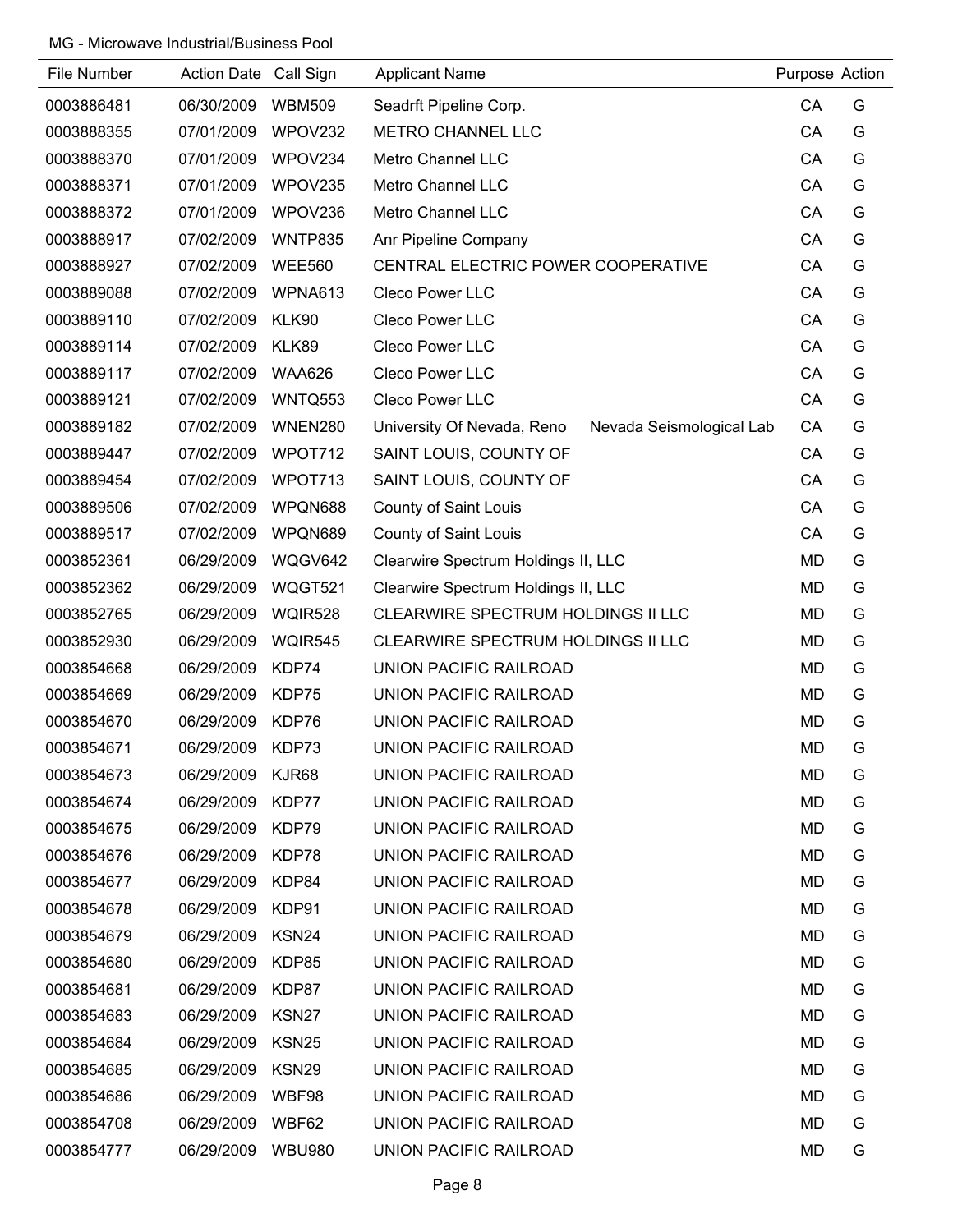| File Number | Action Date Call Sign |                | <b>Applicant Name</b>               | Purpose Action |   |
|-------------|-----------------------|----------------|-------------------------------------|----------------|---|
| 0003854815  | 06/29/2009            | <b>WBU981</b>  | UNION PACIFIC RAILROAD              | MD             | G |
| 0003856577  | 07/01/2009            | WQJK225        | CLEARWIRE SPECTRUM HOLDINGS II LLC  | MD             | G |
| 0003857552  | 06/29/2009            | <b>WQIS495</b> | Clearwire Spectrum Holdings II, LLC | MD             | G |
| 0003857637  | 06/29/2009            | WQFT705        | Clearwire Spectrum Holdings II, LLC | MD             | G |
| 0003857644  | 06/29/2009            | WQFM372        | Clearwire Spectrum Holdings, LLC    | MD             | G |
| 0003857645  | 06/29/2009            | WQFW611        | Clearwire Spectrum Holdings II, LLC | MD             | G |
| 0003857648  | 06/29/2009            | WQFM371        | Clearwire Spectrum Holdings, LLC    | MD             | G |
| 0003857651  | 06/29/2009            | WQFW379        | Clearwire Spectrum Holdings II, LLC | MD             | G |
| 0003857652  | 06/29/2009            | WQFM845        | Clearwire Spectrum Holdings, LLC    | MD             | G |
| 0003857655  | 06/29/2009            | WQFW620        | Clearwire Spectrum Holdings II, LLC | MD             | G |
| 0003857657  | 06/29/2009            | WQFU245        | Clearwire Spectrum Holdings II, LLC | MD             | G |
| 0003857659  | 06/29/2009            | WQFM364        | Clearwire Spectrum Holdings, LLC    | MD             | G |
| 0003857754  | 06/29/2009            | WQJZ594        | CLEARWIRE SPECTRUM HOLDINGS II LLC  | MD             | G |
| 0003857759  | 07/01/2009            | WQIV328        | Clearwire Spectrum Holdings II, LLC | MD             | G |
| 0003857868  | 06/29/2009            | WQFM358        | Clearwire Spectrum Holdings, LLC    | MD             | G |
| 0003857870  | 06/29/2009            | WQFU308        | Clearwire Spectrum Holdings II, LLC | MD             | G |
| 0003857872  | 06/29/2009            | WQFL550        | Clearwire Spectrum Holdings, LLC    | <b>MD</b>      | G |
| 0003857874  | 06/29/2009            | WQFL520        | Clearwire Spectrum Holdings, LLC    | MD             | G |
| 0003857877  | 07/01/2009            | WQFL559        | Clearwire Spectrum Holdings, LLC    | MD             | G |
| 0003857878  | 07/01/2009            | WQFW364        | Clearwire Spectrum Holdings II, LLC | MD             | G |
| 0003857879  | 07/01/2009            | WQFL684        | Clearwire Spectrum Holdings, LLC    | MD             | G |
| 0003857881  | 07/01/2009            | WQFL683        | Clearwire Spectrum Holdings, LLC    | MD             | G |
| 0003857882  | 07/01/2009            | WQFM392        | Clearwire Spectrum Holdings, LLC    | MD             | G |
| 0003857884  | 07/01/2009            | WQFW362        | Clearwire Spectrum Holdings II, LLC | <b>MD</b>      | G |
| 0003857886  | 07/01/2009            | WQFU447        | Clearwire Spectrum Holdings II, LLC | <b>MD</b>      | G |
| 0003857888  | 07/01/2009            | WQFL563        | Clearwire Spectrum Holdings, LLC    | MD             | G |
| 0003857889  | 07/01/2009            | WQFW387        | Clearwire Spectrum Holdings II, LLC | MD             | G |
| 0003857890  | 07/01/2009            | WQFL519        | Clearwire Spectrum Holdings, LLC    | MD             | G |
| 0003857891  | 07/01/2009            | WQFL535        | Clearwire Spectrum Holdings, LLC    | <b>MD</b>      | G |
| 0003857892  | 07/01/2009            | WQFL522        | Clearwire Spectrum Holdings, LLC    | MD             | G |
| 0003857897  | 07/01/2009            | WQFW367        | Clearwire Spectrum Holdings II, LLC | <b>MD</b>      | G |
| 0003857905  | 06/29/2009            | WQFL985        | Clearwire Spectrum Holdings, LLC    | MD             | G |
| 0003857906  | 06/29/2009            | WQFL686        | Clearwire Spectrum Holdings, LLC    | <b>MD</b>      | G |
| 0003857907  | 06/29/2009            | WQFW389        | Clearwire Spectrum Holdings II, LLC | MD             | G |
| 0003858009  | 06/29/2009            | WQFL527        | Clearwire Spectrum Holdings, LLC    | MD             | G |
| 0003858012  | 06/29/2009            | WQFU231        | Clearwire Spectrum Holdings II, LLC | MD             | G |
| 0003858172  | 06/29/2009            | WQFW619        | Clearwire Spectrum Holdings II, LLC | MD             | G |
| 0003858176  | 06/29/2009            | WQFW622        | Clearwire Spectrum Holdings II, LLC | MD             | G |
| 0003858180  | 06/29/2009            | WQFU249        | Clearwire Spectrum Holdings II, LLC | <b>MD</b>      | G |
| 0003858188  | 06/29/2009            | WQFU248        | Clearwire Spectrum Holdings II, LLC | MD             | G |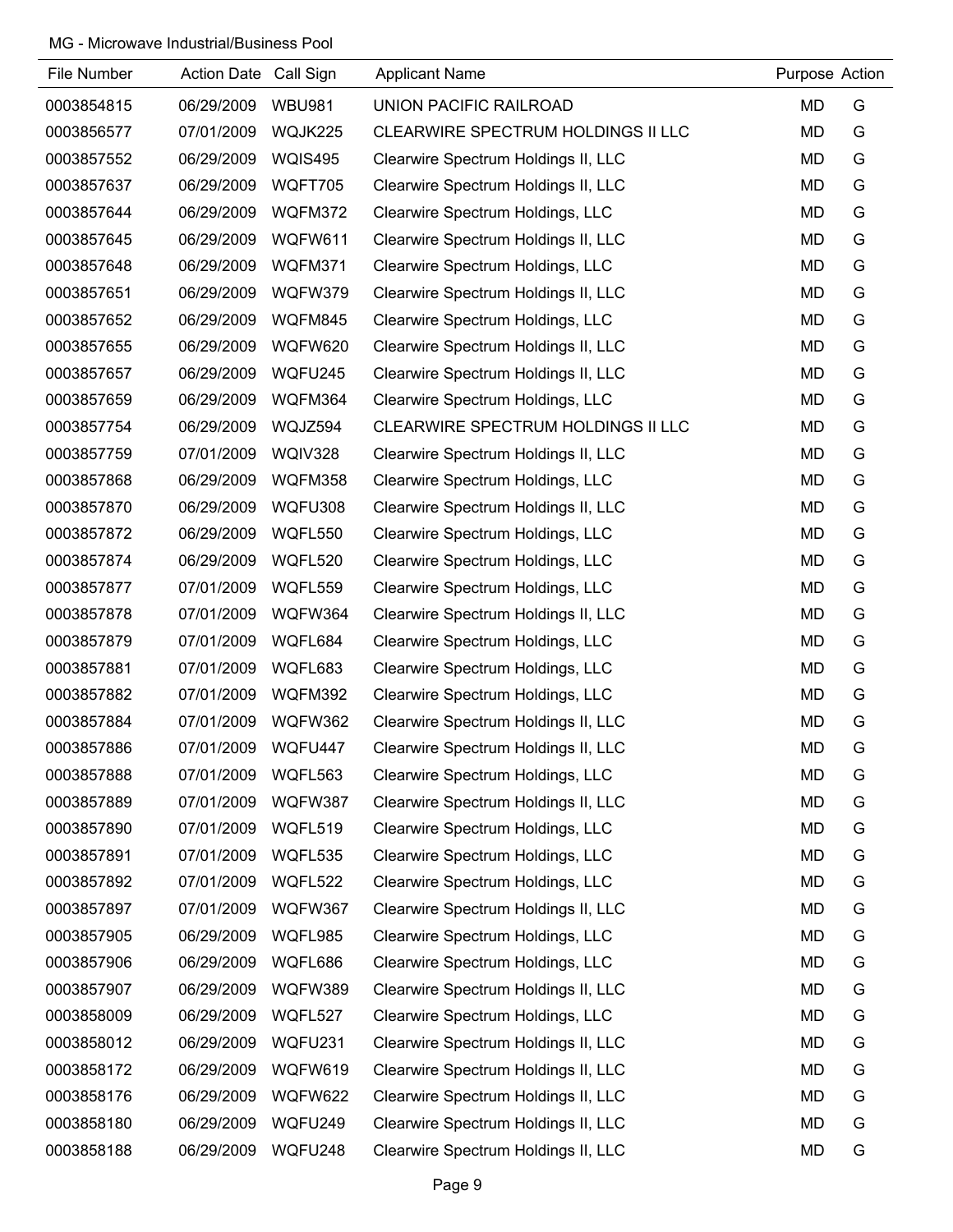| File Number | Action Date Call Sign |                | <b>Applicant Name</b>                            | Purpose Action |   |
|-------------|-----------------------|----------------|--------------------------------------------------|----------------|---|
| 0003858189  | 06/29/2009            | WQFW626        | Clearwire Spectrum Holdings II, LLC              | MD             | G |
| 0003858192  | 06/29/2009            | WQFM614        | Clearwire Spectrum Holdings, LLC                 | <b>MD</b>      | G |
| 0003858193  | 06/29/2009            | WQFU514        | Clearwire Spectrum Holdings II, LLC              | <b>MD</b>      | G |
| 0003858194  | 06/29/2009            | WQFT708        | Clearwire Spectrum Holdings II, LLC              | <b>MD</b>      | G |
| 0003858196  | 06/29/2009            | WQFW623        | Clearwire Spectrum Holdings II, LLC              | MD             | G |
| 0003858198  | 06/29/2009            | WQFU241        | Clearwire Spectrum Holdings II, LLC              | MD             | G |
| 0003858199  | 06/29/2009            | WQFU246        | Clearwire Spectrum Holdings II, LLC              | MD             | G |
| 0003858206  | 06/29/2009            | WQKD423        | CLEARWIRE SPECTRUM HOLDINGS III, LLC             | MD             | G |
| 0003858261  | 06/29/2009            | WQFW627        | Clearwire Spectrum Holdings II, LLC              | MD             | G |
| 0003858340  | 06/29/2009            | WQFX361        | Clearwire Spectrum Holdings II, LLC              | MD             | G |
| 0003858346  | 06/29/2009            | WQFL558        | Clearwire Spectrum Holdings, LLC                 | MD             | G |
| 0003858463  | 06/29/2009            | <b>WQIS321</b> | Clearwire Spectrum Holdings II, LLC              | MD             | G |
| 0003858576  | 06/29/2009            | WNEQ464        | Pacific Gas and Electric Company                 | MD             | G |
| 0003859195  | 06/29/2009            | KYP48          | Hoosier Energy Rural Electric Cooperative, Inc.  | MD             | G |
| 0003859845  | 06/29/2009            | WQKA842        | LT-WR, LLC.                                      | MD             | G |
| 0003859889  | 06/29/2009            | WQKA843        | LT-WR, LLC.                                      | MD             | G |
| 0003860285  | 06/30/2009            | WPWB628        | ATC Communications, Inc.                         | <b>MD</b>      | G |
| 0003860287  | 06/30/2009            | WPWB626        | ATC Communications, Inc.                         | MD             | G |
| 0003860480  | 06/30/2009            | WQIN382        | CLEARWIRE SPECTRUM HOLDINGS II LLC               | MD             | G |
| 0003860482  | 06/30/2009            | WQJH755        | CLEARWIRE SPECTRUM HOLDINGS II LLC               | MD             | G |
| 0003860870  | 06/30/2009            | WQJL436        | Air Sites 2000, LLC                              | <b>MD</b>      | G |
| 0003860879  | 06/30/2009            | WQJJ519        | AIR SITES 2000 LLC                               | MD             | G |
| 0003861745  | 07/02/2009            | WQFT532        | Clearwire Spectrum Holdings II, LLC              | MD             | G |
| 0003862492  | 06/30/2009            | WQIX760        | CLEARWIRE SPECTRUM HOLDINGS II LLC               | <b>MD</b>      | G |
| 0003862827  | 07/01/2009            | WPYU991        | TEXAS NEW MEXICO POWER COMPANY                   | <b>MD</b>      | G |
| 0003862830  | 07/01/2009            | <b>KOO57</b>   | TEXAS NEW MEXICO POWER COMPANY                   | MD             | G |
| 0003863967  | 06/30/2009            | WQJY405        | BELIEVE WIRELESS, LLC                            | <b>MD</b>      | D |
| 0003863977  | 06/30/2009            | WQJY411        | BELIEVE WIRELESS, LLC                            | <b>MD</b>      | D |
| 0003864601  | 07/01/2009            | KDP70          | UNION PACIFIC RAILROAD                           | MD             | G |
| 0003864875  | 07/01/2009            | WNTU356        | NORFOLK SOUTHERN RAILWAY COMPANY                 | <b>MD</b>      | G |
| 0003866429  | 07/02/2009            | WPYR996        | TRI STATE GENERATION AND TRANSMISSION ASSOCIA MD |                | G |
| 0003866878  | 07/01/2009            | KDI46          | NORTHWEST IOWA POWER COOPERATIVE                 | MD             | G |
| 0003866879  | 07/01/2009            | KDI47          | NORTHWEST IOWA POWER COOPERATIVE                 | <b>MD</b>      | G |
| 0003870164  | 07/01/2009            | WQDT535        | Fixed Wireless Holdings, LLC                     | MD             | G |
| 0003193277  | 06/30/2009            | WQKL210        | <b>BAYBRIDGE COMMUNICATIONS</b>                  | <b>NE</b>      | G |
| 0003817528  | 07/01/2009            | WQKL314        | CLEARWIRE SPECTRUM HOLDINGS III, LLC             | <b>NE</b>      | G |
| 0003850349  | 06/30/2009            | WQKL203        | Northrop Grumman Information Technology, Inc.    | <b>NE</b>      | G |
| 0003850379  | 06/30/2009            | WQKL204        | Northrop Grumman Information Technology, Inc.    | <b>NE</b>      | G |
| 0003852849  | 06/29/2009            | WQKK902        | CLEARWIRE SPECTRUM HOLDINGS III, LLC             | <b>NE</b>      | G |
| 0003854583  | 07/01/2009            | WQKL321        | <b>BOROUGH OF CRESSON</b>                        | <b>NE</b>      | G |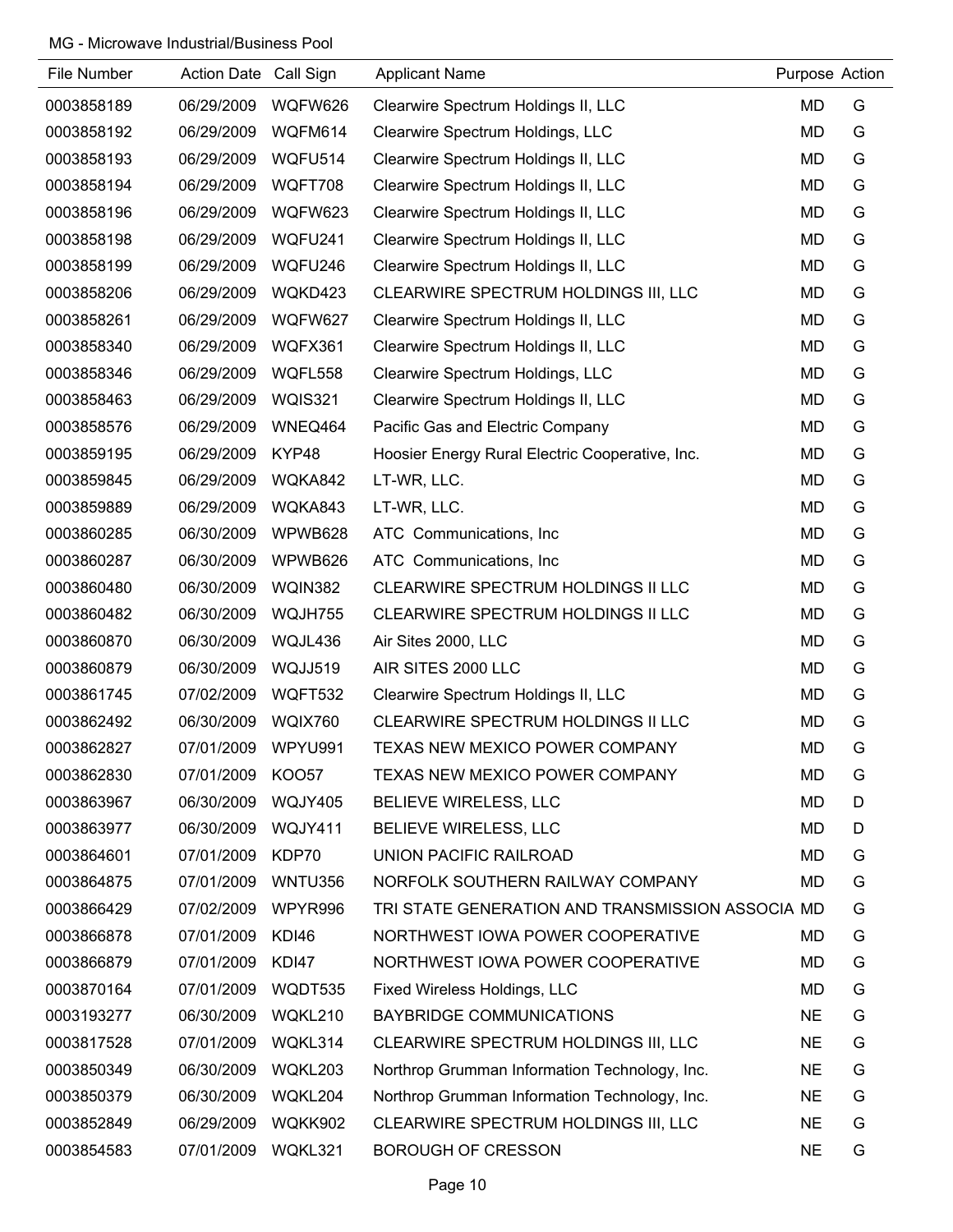| File Number | Action Date Call Sign |         | <b>Applicant Name</b>                           | Purpose Action |   |
|-------------|-----------------------|---------|-------------------------------------------------|----------------|---|
| 0003856863  | 07/01/2009            | WQKL299 | New York State Electric & Gas Corporation       | <b>NE</b>      | G |
| 0003856866  | 07/01/2009            | WQKL297 | New York State Electric & Gas Corporation       | <b>NE</b>      | G |
| 0003856869  | 07/01/2009            | WQKL298 | New York State Electric & Gas Corporation       | <b>NE</b>      | G |
| 0003857553  | 06/29/2009            | WQKK905 | CLEARWIRE SPECTRUM HOLDINGS III, LLC            | <b>NE</b>      | G |
| 0003857559  | 06/29/2009            | WQKK906 | CLEARWIRE SPECTRUM HOLDINGS III, LLC            | <b>NE</b>      | G |
| 0003857565  | 06/29/2009            | WQKK907 | CLEARWIRE SPECTRUM HOLDINGS III, LLC            | <b>NE</b>      | G |
| 0003857639  | 06/29/2009            | WQKK904 | CLEARWIRE SPECTRUM HOLDINGS III, LLC            | <b>NE</b>      | G |
| 0003857641  | 06/29/2009            | WQKK903 | CLEARWIRE SPECTRUM HOLDINGS III, LLC            | <b>NE</b>      | G |
| 0003857757  | 06/29/2009            | WQKK855 | CLEARWIRE SPECTRUM HOLDINGS III, LLC            | <b>NE</b>      | G |
| 0003857869  | 06/29/2009            | WQKK911 | CLEARWIRE SPECTRUM HOLDINGS III, LLC            | <b>NE</b>      | G |
| 0003857883  | 07/01/2009            | WQKL322 | CLEARWIRE SPECTRUM HOLDINGS III, LLC            | <b>NE</b>      | G |
| 0003857885  | 07/01/2009            | WQKL328 | CLEARWIRE SPECTRUM HOLDINGS III, LLC            | <b>NE</b>      | G |
| 0003857887  | 07/01/2009            | WQKL329 | CLEARWIRE SPECTRUM HOLDINGS III, LLC            | <b>NE</b>      | G |
| 0003857893  | 07/01/2009            | WQKL332 | CLEARWIRE SPECTRUM HOLDINGS III, LLC            | <b>NE</b>      | G |
| 0003857895  | 07/01/2009            | WQKL333 | CLEARWIRE SPECTRUM HOLDINGS III, LLC            | <b>NE</b>      | G |
| 0003858350  | 06/29/2009            | WQKK900 | CLEARWIRE SPECTRUM HOLDINGS III, LLC            | <b>NE</b>      | G |
| 0003858354  | 06/29/2009            | WQKK899 | CLEARWIRE SPECTRUM HOLDINGS III, LLC            | <b>NE</b>      | G |
| 0003858526  | 06/29/2009            | WQKK913 | CLEARWIRE SPECTRUM HOLDINGS III, LLC            | <b>NE</b>      | G |
| 0003858527  | 06/29/2009            | WQKK912 | CLEARWIRE SPECTRUM HOLDINGS III, LLC            | <b>NE</b>      | G |
| 0003858529  | 06/29/2009            | WQKK914 | CLEARWIRE SPECTRUM HOLDINGS III, LLC            | <b>NE</b>      | G |
| 0003858552  | 06/29/2009            | WQKK869 | Sandia Laboratory Federal Credit Union          | <b>NE</b>      | G |
| 0003858563  | 06/29/2009            | WQKK871 | Sandia Laboratory Federal Credit Union          | <b>NE</b>      | G |
| 0003858668  | 06/29/2009            | WQKK863 | Northrop Grumman Information Technology, Inc.   | <b>NE</b>      | G |
| 0003858693  | 06/29/2009            | WQKK865 | Northrop Grumman Information Technology, Inc.   | <b>NE</b>      | G |
| 0003859191  | 06/29/2009            | WQKK866 | Hoosier Energy Rural Electric Cooperative, Inc. | <b>NE</b>      | G |
| 0003859245  | 06/30/2009            | WQKL262 | <b>VILLAGE OF BURR RIDGE</b>                    | <b>NE</b>      | G |
| 0003859568  | 06/29/2009            | WQKK884 | LT-WR LLC                                       | <b>NE</b>      | G |
| 0003859833  | 06/29/2009            | WQKK875 | LT-WR LLC                                       | <b>NE</b>      | G |
| 0003859879  | 06/29/2009            | WQKK882 | <b>LT-WR LLC</b>                                | <b>NE</b>      | G |
| 0003859895  | 06/29/2009            | WQKK873 | <b>LT-WR LLC</b>                                | <b>NE</b>      | G |
| 0003859898  | 06/29/2009            | WQKK874 | <b>LT-WR LLC</b>                                | <b>NE</b>      | G |
| 0003860094  | 06/30/2009            | WQKL222 | CLEARWIRE SPECTRUM HOLDINGS III, LLC            | <b>NE</b>      | G |
| 0003860479  | 06/30/2009            | WQKL239 | CLEARWIRE SPECTRUM HOLDINGS III, LLC            | <b>NE</b>      | G |
| 0003860481  | 06/30/2009            | WQKL241 | CLEARWIRE SPECTRUM HOLDINGS III, LLC            | <b>NE</b>      | G |
| 0003860483  | 06/30/2009            | WQKL238 | CLEARWIRE SPECTRUM HOLDINGS III, LLC            | <b>NE</b>      | G |
| 0003860484  | 06/30/2009            | WQKL240 | CLEARWIRE SPECTRUM HOLDINGS III, LLC            | <b>NE</b>      | G |
| 0003860485  | 06/30/2009            | WQKL237 | CLEARWIRE SPECTRUM HOLDINGS III, LLC            | <b>NE</b>      | G |
| 0003860709  | 07/01/2009            | WQKL303 | CLEARWIRE SPECTRUM HOLDINGS III, LLC            | <b>NE</b>      | G |
| 0003860710  | 06/30/2009            | WQKL250 | CLEARWIRE SPECTRUM HOLDINGS III, LLC            | <b>NE</b>      | G |
| 0003860711  | 07/01/2009            | WQKL304 | CLEARWIRE SPECTRUM HOLDINGS III, LLC            | <b>NE</b>      | G |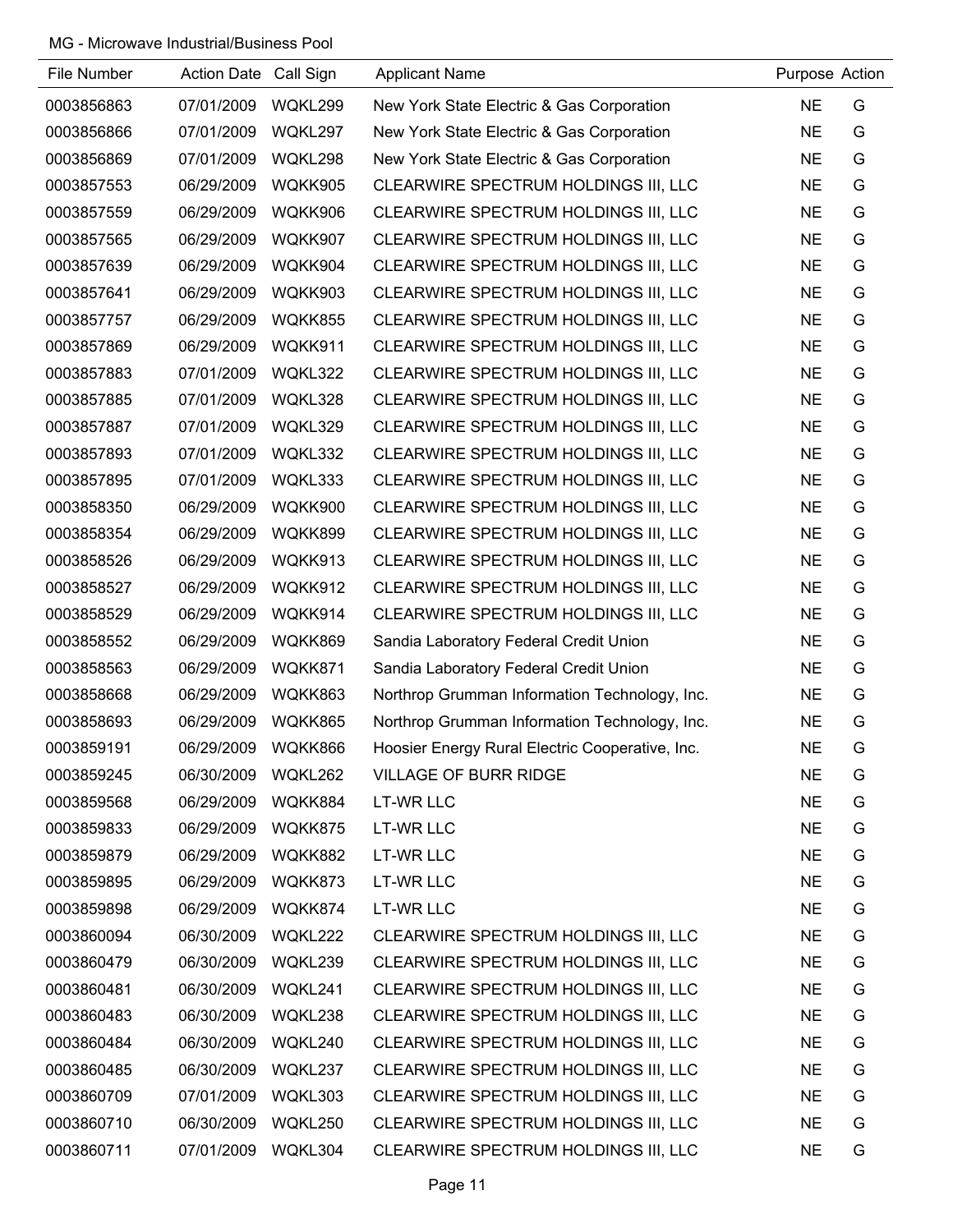| File Number | Action Date Call Sign |         | <b>Applicant Name</b>                            | Purpose Action |   |
|-------------|-----------------------|---------|--------------------------------------------------|----------------|---|
| 0003860713  | 07/01/2009            | WQKL305 | CLEARWIRE SPECTRUM HOLDINGS III, LLC             | <b>NE</b>      | G |
| 0003860715  | 06/30/2009            | WQKL261 | CLEARWIRE SPECTRUM HOLDINGS III, LLC             | <b>NE</b>      | G |
| 0003860716  | 06/30/2009            | WQKL249 | CLEARWIRE SPECTRUM HOLDINGS III, LLC             | <b>NE</b>      | G |
| 0003860717  | 06/30/2009            | WQKL256 | CLEARWIRE SPECTRUM HOLDINGS III, LLC             | <b>NE</b>      | G |
| 0003860718  | 07/01/2009            | WQKL306 | CLEARWIRE SPECTRUM HOLDINGS III, LLC             | <b>NE</b>      | G |
| 0003860719  | 07/01/2009            | WQKL307 | CLEARWIRE SPECTRUM HOLDINGS III, LLC             | <b>NE</b>      | G |
| 0003860720  | 06/30/2009            | WQKL253 | CLEARWIRE SPECTRUM HOLDINGS III, LLC             | <b>NE</b>      | G |
| 0003860721  | 06/30/2009            | WQKL258 | CLEARWIRE SPECTRUM HOLDINGS III, LLC             | <b>NE</b>      | G |
| 0003860902  | 06/30/2009            | WQKL220 | <b>Meadow Creek Computer Works</b>               | <b>NE</b>      | G |
| 0003860919  | 06/30/2009            | WQKL221 | <b>Meadow Creek Computer Works</b>               | <b>NE</b>      | G |
| 0003860936  | 06/30/2009            | WQKL251 | CLEARWIRE SPECTRUM HOLDINGS III, LLC             | <b>NE</b>      | G |
| 0003861374  | 06/30/2009            | WQKL255 | CLEARWIRE SPECTRUM HOLDINGS III, LLC             | <b>NE</b>      | G |
| 0003861939  | 07/01/2009            | WQKL311 | <b>CBTR SERVICES, LLC</b>                        | <b>NE</b>      | G |
| 0003861940  | 07/01/2009            | WQKL323 | <b>CBTR SERVICES, LLC</b>                        | <b>NE</b>      | G |
| 0003861941  | 07/01/2009            | WQKL325 | <b>CBTR SERVICES, LLC</b>                        | <b>NE</b>      | G |
| 0003861942  | 07/01/2009            | WQKL326 | <b>CBTR SERVICES, LLC</b>                        | <b>NE</b>      | G |
| 0003861943  | 07/01/2009            | WQKL327 | <b>CBTR SERVICES, LLC</b>                        | <b>NE</b>      | G |
| 0003862098  | 07/01/2009            | WQKL293 | CLEARWIRE SPECTRUM HOLDINGS III, LLC             | <b>NE</b>      | G |
| 0003862099  | 07/01/2009            | WQKL294 | CLEARWIRE SPECTRUM HOLDINGS III, LLC             | <b>NE</b>      | G |
| 0003862100  | 06/30/2009            | WQKL257 | CLEARWIRE SPECTRUM HOLDINGS III, LLC             | <b>NE</b>      | G |
| 0003862494  | 06/30/2009            | WQKL245 | CLEARWIRE SPECTRUM HOLDINGS III, LLC             | <b>NE</b>      | G |
| 0003862670  | 06/30/2009            | WQKL264 | CLEARWIRE SPECTRUM HOLDINGS III, LLC             | <b>NE</b>      | G |
| 0003862673  | 07/01/2009            | WQKL295 | CLEARWIRE SPECTRUM HOLDINGS III, LLC             | <b>NE</b>      | G |
| 0003862676  | 06/30/2009            | WQKL265 | CLEARWIRE SPECTRUM HOLDINGS III, LLC             | <b>NE</b>      | G |
| 0003862727  | 07/01/2009            | WQKL316 | CLEARWIRE SPECTRUM HOLDINGS III, LLC             | <b>NE</b>      | G |
| 0003862776  | 07/01/2009            | WQKL337 | <b>TOWN OF REYNOLDS</b>                          | <b>NE</b>      | G |
| 0003862782  | 07/01/2009            | WQKL336 | <b>CITY OF VEGA</b>                              | <b>NE</b>      | G |
| 0003862826  | 07/01/2009            | WQKL335 | <b>HIGHLAND LAKES WATER DISTRICT</b>             | <b>NE</b>      | G |
| 0003862829  | 07/01/2009            | WQKL334 | <b>TOWN OF TABOR</b>                             | <b>NE</b>      | G |
| 0003865100  | 07/01/2009            | WQKL317 | CLEARWIRE SPECTRUM HOLDINGS III, LLC             | <b>NE</b>      | G |
| 0003865101  | 07/01/2009            | WQKL318 | CLEARWIRE SPECTRUM HOLDINGS III, LLC             | <b>NE</b>      | G |
| 0003865607  | 07/01/2009            | WQKL319 | ONE WAVE NETWORKS                                | <b>NE</b>      | G |
| 0003865610  | 07/01/2009            | WQKL320 | ONE WAVE NETWORKS                                | <b>NE</b>      | G |
| 0003866345  | 07/02/2009            | WQKL412 | Freewire Broadband LLC                           | <b>NE</b>      | G |
| 0003866349  | 07/02/2009            | WQKL413 | Freewire Broadband LLC                           | <b>NE</b>      | G |
| 0003866432  | 07/02/2009            | WQKL433 | TRI STATE GENERATION AND TRANSMISSION ASSOCIA NE |                | G |
| 0003870168  | 07/01/2009            | WQKL341 | CLEARWIRE SPECTRUM HOLDINGS III, LLC             | <b>NE</b>      | G |
| 0003871331  | 07/01/2009            | WQKL343 | CLEARWIRE SPECTRUM HOLDINGS III, LLC             | <b>NE</b>      | G |
| 0003871422  | 07/01/2009            | WQKL345 | CLEARWIRE SPECTRUM HOLDINGS III, LLC             | <b>NE</b>      | G |
| 0003871423  | 07/01/2009            | WQKL353 | CLEARWIRE SPECTRUM HOLDINGS III, LLC             | <b>NE</b>      | G |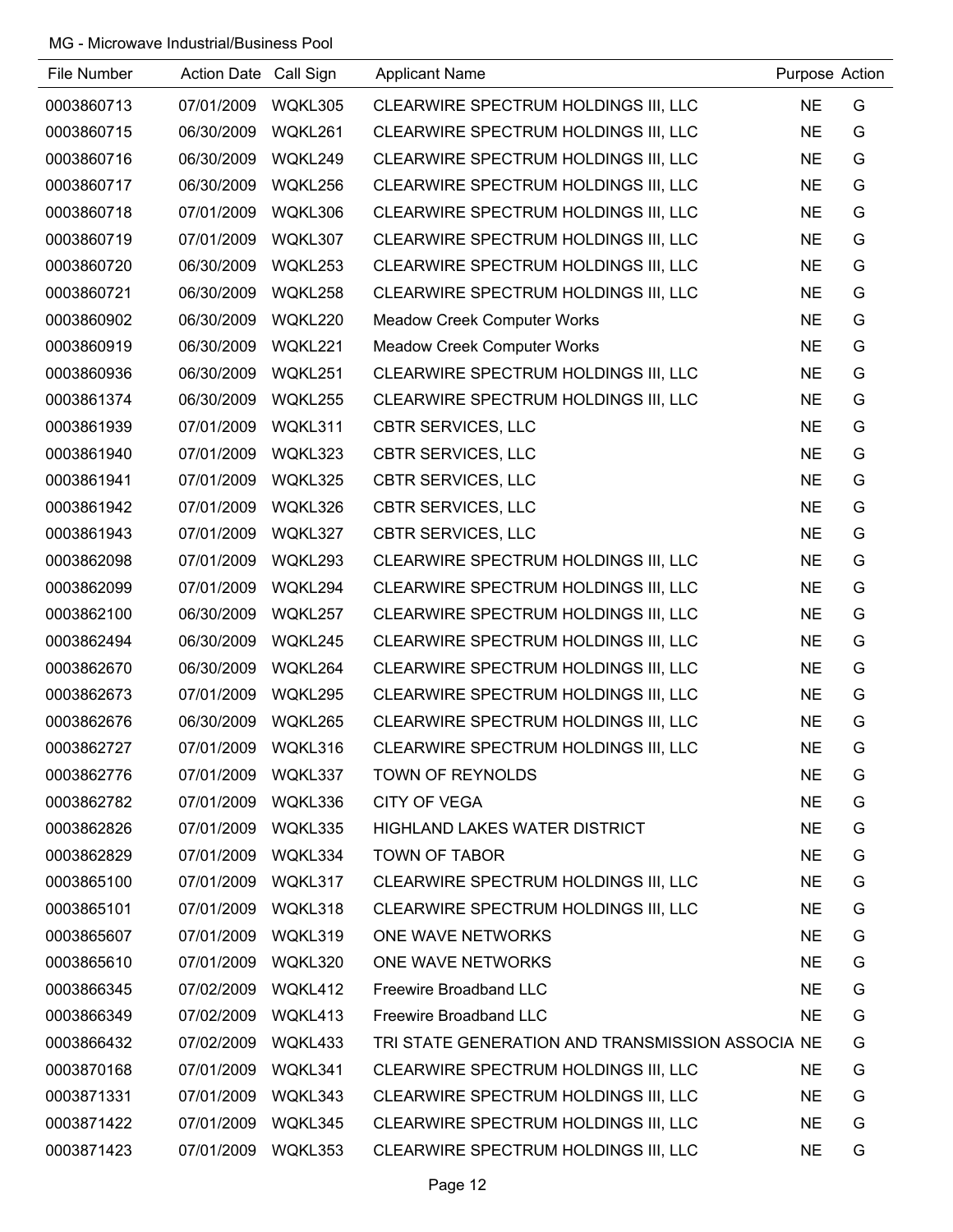| File Number | Action Date Call Sign |                | <b>Applicant Name</b>                   | Purpose Action |   |
|-------------|-----------------------|----------------|-----------------------------------------|----------------|---|
| 0003871424  | 07/01/2009            | WQKL354        | CLEARWIRE SPECTRUM HOLDINGS III, LLC    | <b>NE</b>      | G |
| 0003863074  | 07/01/2009            | <b>WAA797</b>  | <b>BNSF Railway Co.</b>                 | <b>RM</b>      | G |
| 0003863095  | 07/01/2009            | <b>WAA798</b>  | <b>BNSF Railway Co.</b>                 | <b>RM</b>      | G |
| 0003863108  | 07/01/2009            | <b>WAA799</b>  | <b>BNSF Railway Co.</b>                 | <b>RM</b>      | G |
| 0003863326  | 07/01/2009            | KOE88          | NORTHEAST UTILITIES SERVICE COMPANY     | <b>RM</b>      | G |
| 0003863538  | 07/01/2009            | <b>WAA800</b>  | <b>BNSF Railway Co.</b>                 | <b>RM</b>      | G |
| 0003863559  | 07/01/2009            | <b>WAA801</b>  | <b>BNSF Railway Co.</b>                 | <b>RM</b>      | G |
| 0003866396  | 07/01/2009            | KFK79          | COLORADO RIVER MUNICIPAL WATER DISTRICT | <b>RM</b>      | G |
| 0003866403  | 07/01/2009            | <b>WNTV929</b> | COLORADO RIVER MUNICIPAL WATER DISTRICT | <b>RM</b>      | G |
| 0003866408  | 07/01/2009            | <b>WNTV930</b> | COLORADO RIVER MUNICIPAL WATER DISTRICT | <b>RM</b>      | G |
| 0003866413  | 07/01/2009            | WNTV931        | COLORADO RIVER MUNICIPAL WATER DISTRICT | <b>RM</b>      | G |
| 0003861711  | 06/30/2009            | WNEX874        | Clay Electric Cooperative, Inc.         | <b>RO</b>      | G |
| 0003861712  | 06/30/2009            | WNEX875        | Clay Electric Cooperative, Inc.         | <b>RO</b>      | G |
| 0003861713  | 06/30/2009            | WNEX876        | Clay Electric Cooperative, Inc.         | <b>RO</b>      | G |
| 0003861714  | 06/30/2009            | WNEX877        | Clay Electric Cooperative, Inc.         | <b>RO</b>      | G |
| 0003861715  | 06/30/2009            | WNEX878        | Clay Electric Cooperative, Inc.         | <b>RO</b>      | G |
| 0003861716  | 06/30/2009            | WNEX879        | Clay Electric Cooperative, Inc.         | <b>RO</b>      | G |
| 0003862751  | 07/01/2009            | WNEE467        | Interstate Power and Light Company      | <b>RO</b>      | G |
| 0003862773  | 07/01/2009            | KCT22          | Interstate Power and Light Company      | <b>RO</b>      | G |
| 0003862774  | 07/01/2009            | <b>WEF924</b>  | Interstate Power and Light Company      | <b>RO</b>      | G |
| 0003862775  | 07/01/2009            | <b>WEF925</b>  | Interstate Power and Light Company      | <b>RO</b>      | G |
| 0003877601  | 07/02/2009            | WPOU802        | Northwest Pipeline Corporation          | <b>RO</b>      | G |
| 0003877602  | 07/02/2009            | WPOU841        | Northwest Pipeline Corporation          | <b>RO</b>      | G |
| 0003884292  | 07/03/2009            | <b>WNTV981</b> | Quantum Resource Management, LLC        | <b>RO</b>      | G |
| 0003886517  | 06/30/2009            | KUU38          | Trunkline Gas Company, LLC              | <b>RO</b>      | G |
| 0003886551  | 06/30/2009            | <b>WNTV809</b> | Air Liquide Large Industries U.S. LP    | <b>RO</b>      | G |
| 0003886552  | 06/30/2009            | WNTV810        | Air Liquide Large Industries U.S. LP    | <b>RO</b>      | G |
| 0003886635  | 06/30/2009            | WPOU895        | Nexstar Broadcasting, Inc.              | <b>RO</b>      | G |
| 0003887060  | 06/30/2009            | WNTQ274        | Chugach Electric Association Inc.       | <b>RO</b>      | G |
| 0003887078  | 06/30/2009            | <b>WCF215</b>  | MULTIMEDIA KSDK, INC.                   | <b>RO</b>      | G |
| 0003887084  | 06/30/2009            | WNTW259        | MULTIMEDIA KSDK, INC.                   | <b>RO</b>      | G |
| 0003887498  | 07/01/2009            | WNEZ435        | MIDSTATE ELECTRIC COOPERATIVE INC       | <b>RO</b>      | G |
| 0003887812  | 07/01/2009            | WNTW225        | ConocoPhillips Communications Inc.      | <b>RO</b>      | G |
| 0003888195  | 07/01/2009            | WNTC324        | <b>CLARK COUNTY SCHOOL DISTRICT</b>     | <b>RO</b>      | G |
| 0003888329  | 07/01/2009            | WNTV768        | MUNICIPAL AUTHORITY OF THE BOROUGH      | OF WEST RO     | G |
| 0003888366  | 07/01/2009            | WNEE312        | <b>Pinnacle Towers LLC</b>              | <b>RO</b>      | G |
| 0003888367  | 07/01/2009            | WNEE313        | <b>Pinnacle Towers LLC</b>              | <b>RO</b>      | G |
| 0003888368  | 07/01/2009            | WNEE472        | <b>Pinnacle Towers LLC</b>              | <b>RO</b>      | G |
| 0003888369  | 07/01/2009            | WNEE473        | <b>Pinnacle Towers LLC</b>              | <b>RO</b>      | G |
| 0003888397  | 07/01/2009            | WPOV233        | METRO CHANNEL LLC                       | <b>RO</b>      | G |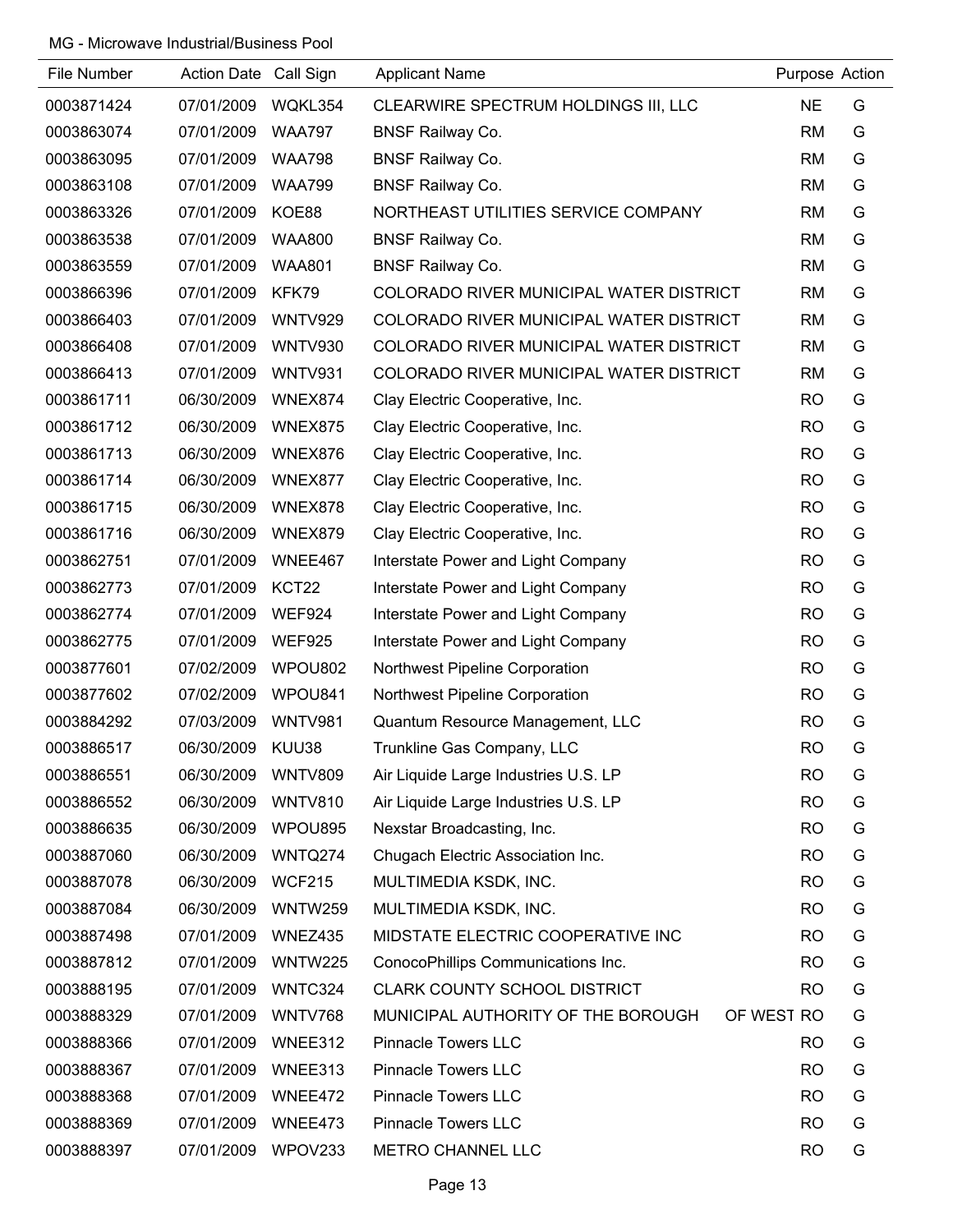| File Number | Action Date Call Sign |                   | <b>Applicant Name</b>                   | Purpose Action |   |
|-------------|-----------------------|-------------------|-----------------------------------------|----------------|---|
| 0003888484  | 07/01/2009            | <b>WHI227</b>     | <b>MOON LAKE ELECTRIC ASSOCIATION</b>   | <b>RO</b>      | G |
| 0003888495  | 07/01/2009            | <b>WNTV711</b>    | MOON LAKE ELECTRIC ASSOCIATION          | <b>RO</b>      | G |
| 0003888505  | 07/01/2009            | <b>WHI226</b>     | Moon Lake Electric Association Inc.     | <b>RO</b>      | G |
| 0003888517  | 07/01/2009            | WNTV710           | Moon Lake Electric Association Inc.     | <b>RO</b>      | G |
| 0003888845  | 07/02/2009            | <b>WEF812</b>     | <b>Equistar Chemicals LP</b>            | <b>RO</b>      | G |
| 0003888846  | 07/02/2009            | <b>WEF815</b>     | <b>Equistar Chemicals LP</b>            | <b>RO</b>      | G |
| 0003888847  | 07/02/2009            | <b>WEF945</b>     | <b>Equistar Chemicals LP</b>            | <b>RO</b>      | G |
| 0003888874  | 07/02/2009            | KAQ64             | Knight Inc.                             | <b>RO</b>      | G |
| 0003888875  | 07/02/2009            | KAQ65             | Knight Inc.                             | <b>RO</b>      | G |
| 0003888876  | 07/02/2009            | KAQ66             | Knight Inc.                             | <b>RO</b>      | G |
| 0003888877  | 07/02/2009            | KCU48             | Knight Inc.                             | <b>RO</b>      | G |
| 0003888878  | 07/02/2009            | KCU49             | Knight Inc.                             | <b>RO</b>      | G |
| 0003888879  | 07/02/2009            | KCU50             | Knight Inc.                             | <b>RO</b>      | G |
| 0003888880  | 07/02/2009            | KCU <sub>51</sub> | Knight Inc.                             | <b>RO</b>      | G |
| 0003888882  | 07/02/2009            | KVP43             | <b>ANR Pipeline Company</b>             | <b>RO</b>      | G |
| 0003889431  | 07/02/2009            | WNTU628           | LOS RIOS COMMUNITY COLLEGE DISTRICT     | <b>RO</b>      | G |
| 0003889475  | 07/03/2009            | WNEN351           | <b>Allegheny Power</b>                  | <b>RO</b>      | G |
| 0003889476  | 07/03/2009            | WNEN372           | <b>Allegheny Power</b>                  | <b>RO</b>      | G |
| 0003889477  | 07/03/2009            | WNEX892           | <b>Allegheny Power</b>                  | <b>RO</b>      | G |
| 0003889486  | 07/02/2009            | WPOU661           | MONTANA RAIL LINK INC                   | <b>RO</b>      | G |
| 0003889534  | 07/02/2009            | WPOU852           | KIRO-TV, Inc.                           | <b>RO</b>      | G |
| 0003889638  | 07/02/2009            | WNTV917           | Keyspan Corp. dba Keyspan Energy        | <b>RO</b>      | G |
| 0003889643  | 07/02/2009            | KEO40             | National Grid USA Service Company Inc.  | <b>RO</b>      | G |
| 0003889835  | 07/03/2009            | <b>WAP274</b>     | SOUTH CAROLINA PUBLIC SERVICE AUTHORITY | <b>RO</b>      | G |
| 0003890032  | 07/03/2009            | WPRR385           | Provision, LLC                          | <b>RO</b>      | G |
| 0003890109  | 07/03/2009            | WNTR596           | <b>Portland General Electric</b>        | <b>RO</b>      | G |
| 0003890110  | 07/03/2009            | <b>WAK240</b>     | <b>Portland General Electric</b>        | <b>RO</b>      | G |
| 0003890111  | 07/03/2009            | <b>WIA282</b>     | <b>Portland General Electric</b>        | <b>RO</b>      | G |
| 0003890112  | 07/03/2009            | <b>WIA283</b>     | <b>Portland General Electric</b>        | <b>RO</b>      | G |
| 0003890340  | 07/03/2009            | WNTW338           | Alda Gold II, LLC                       | <b>RO</b>      | G |
| 0003890489  | 07/03/2009            | WPOT838           | ALTOONA, CITY OF                        | <b>RO</b>      | G |
| 0003890509  | 07/03/2009            | WNTW224           | VECTREN ENERGY DELIVERY OF OHIO, INC.   | <b>RO</b>      | G |

### NN - 3650-3700 MHz

| File Number | Action Date Call Sign |         | <b>Applicant Name</b>               | Purpose Action |   |
|-------------|-----------------------|---------|-------------------------------------|----------------|---|
| 0003888786  | 07/02/2009            | WQIU618 | ONEIDA, COUNTY OF                   | CA             | G |
| 0003841378  | 06/30/2009            | WQKK974 | <b>Fastlink Communications Inc.</b> | NF.            | G |
| 0003844481  | 06/30/2009            | WOKK967 | Wireless Internet Corporation       | NF.            | G |
| 0003846475  | 06/30/2009            | WQKK966 | <b>BEH Communications, LLC</b>      | NE.            | G |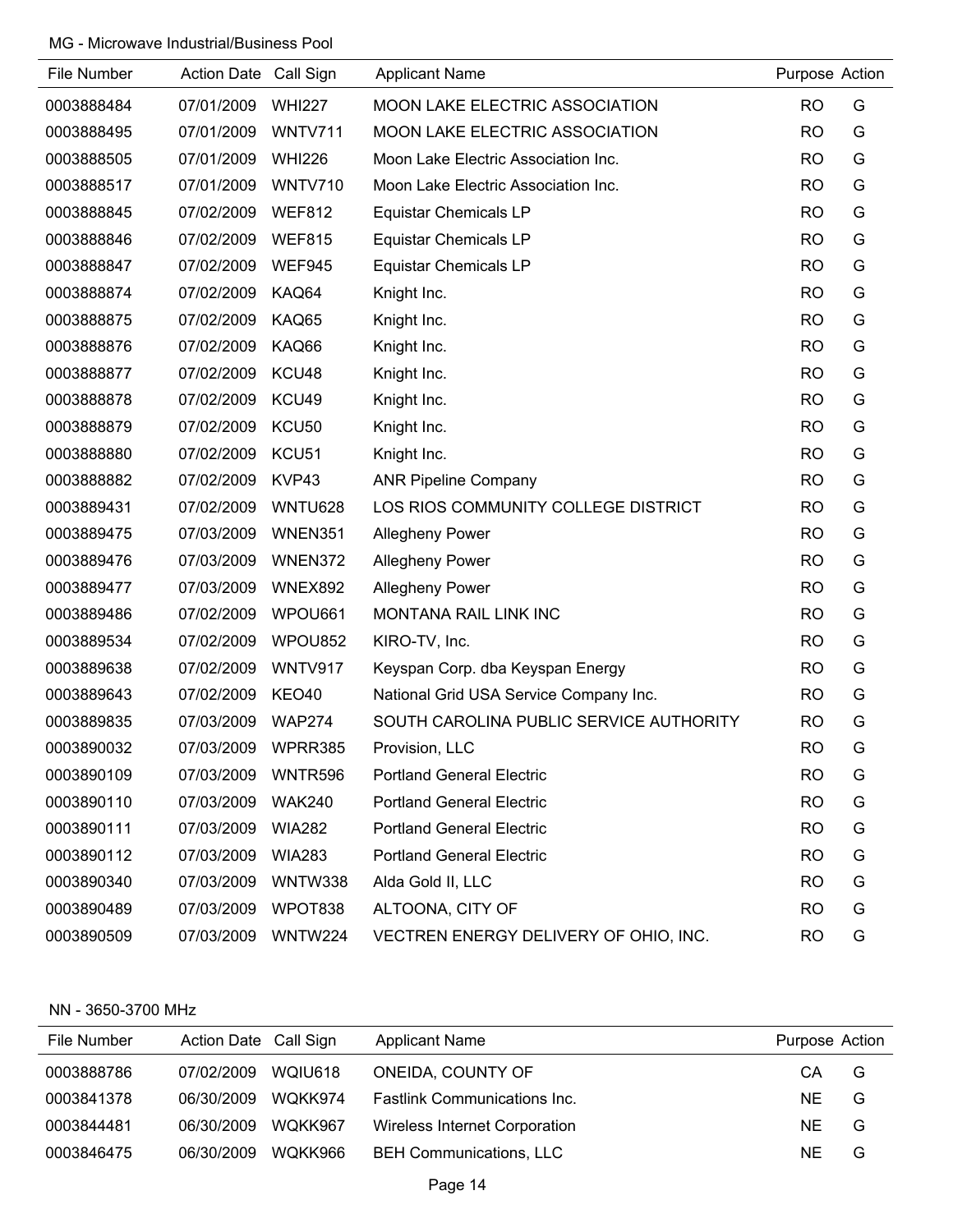### NN - 3650-3700 MHz

| File Number | Action Date Call Sign |                | <b>Applicant Name</b>              | Purpose Action |   |
|-------------|-----------------------|----------------|------------------------------------|----------------|---|
| 0003847057  | 06/30/2009            | WOKK968        | <b>Rock Port Cablevision</b>       | NE.            | G |
| 0003848420  | 06/30/2009            | WQKK972        | Nemont Communications, Inc.        | <b>NE</b>      | G |
| 0003864132  | 06/30/2009            |                | LMCWebnex                          | <b>NE</b>      | D |
| 0003887067  | 06/30/2009            | WOKK960        | <b>Advanced Wireless Solutions</b> | <b>NE</b>      | G |
| 0003888093  | 07/01/2009            | <b>WOKL275</b> | City of Norman                     | <b>NE</b>      | G |
| 0003889075  | 07/02/2009            | WOKL364        | RadioWire.net                      | NE             | G |
| 0003889318  | 07/02/2009            | WOKL371        | Town of Milford                    | ΝE             | G |

# RP - Broadcast Auxiliary Remote Pickup

| File Number | Action Date Call Sign | Applicant Name                           | Purpose Action |   |
|-------------|-----------------------|------------------------------------------|----------------|---|
| 0003862059  | 06/29/2009 WQKK864    | NEW HAMPSHIRE PUBLIC RADIO, INCORPORATED | NE.            | G |

# TI - TV Intercity Relay

| File Number | Action Date Call Sign |               | <b>Applicant Name</b>         | Purpose Action |   |
|-------------|-----------------------|---------------|-------------------------------|----------------|---|
| 0003809901  | 06/30/2009            | <b>WMU503</b> | LOCAL TV ALABAMA LICENSE, LLC | AM.            | G |
| 0003887080  | 06/30/2009            | WPXR398       | WAFF LICENSE SUBSIDIARY, LLC  | CА             | G |
| 0003889529  | 07/02/2009            | <b>WLE785</b> | KPLC LICENSE SUBSIDIARY, LLC  | СA             | G |
| 0003869982  | 07/01/2009            | WOKL313       | SAINTE PARTNERS II, L.P.      | NF.            | G |

# TP - TV Pickup

| File Number | Action Date Call Sign |                | <b>Applicant Name</b>                 | Purpose Action |   |
|-------------|-----------------------|----------------|---------------------------------------|----------------|---|
| 0003858273  | 06/29/2009            | KE5769         | KENTUCKY AUTHORITY FOR EDUCATIONAL TV | MD             | G |
| 0003858277  | 06/29/2009            | KE5767         | KENTUCKY AUTHORITY FOR EDUCATIONAL TV | MD             | G |
| 0003859005  | 06/29/2009            | KC24195        | INDEPENDENCE TELEVISION COMPANY       | MD             | G |
| 0003859007  | 06/29/2009            | KC26397        | INDEPENDENCE TELEVISION COMPANY       | MD             | G |
| 0003859705  | 06/29/2009            | KC23821        | <b>KSBY COMMUNICATIONS, INC.</b>      | MD             | G |
| 0003865282  | 07/01/2009            | KB55861        | FOX TELEVISION STATIONS, INC.         | MD             | G |
| 0003866472  | 07/01/2009            | KA95312        | FOX TELEVISION STATIONS, INC.         | MD             | G |
| 0003866898  | 07/01/2009            | KB55865        | FOX TELEVISION STATIONS, INC.         | MD             | G |
| 0003866886  | 07/01/2009            | <b>WOKL315</b> | ALABAMA BROADCASTING PARTNERS         | <b>NE</b>      | G |
| 0003783302  | 07/03/2009            | KK4845         | REITEN TELEVISION. INC.               | WD             | W |

# TS - TV Studio Transmitter Link

| File Number | Action Date Call Sign |        | Applicant Name               | Purpose Action |  |
|-------------|-----------------------|--------|------------------------------|----------------|--|
| 0003889526  | 07/02/2009            | WAB989 | KPLC LICENSE SUBSIDIARY, LLC | CA             |  |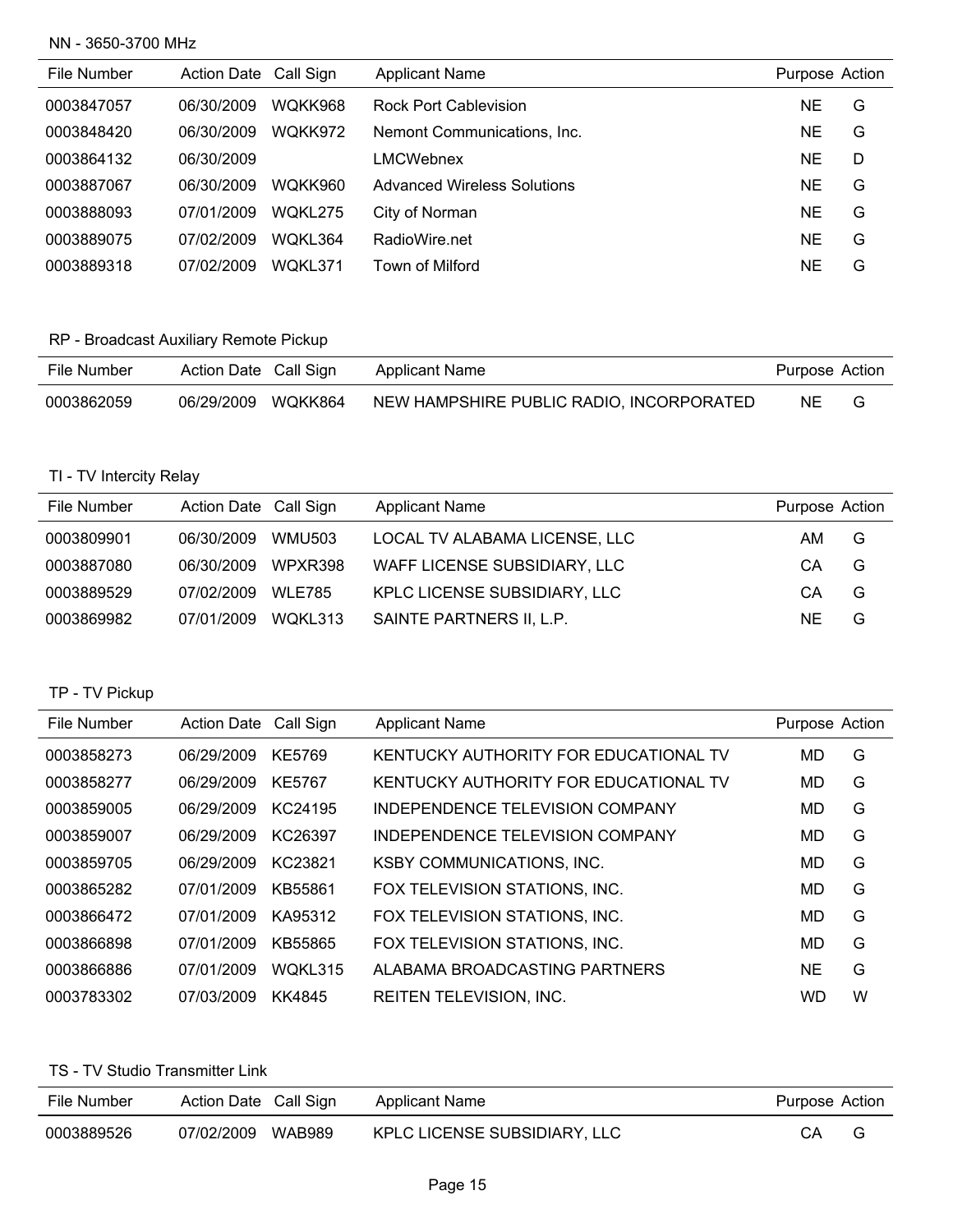### TS - TV Studio Transmitter Link

| File Number | Action Date Call Sign |        | Applicant Name       | Purpose Action |   |
|-------------|-----------------------|--------|----------------------|----------------|---|
| 0003864266  | 07/01/2009            | WHY909 | MEREDITH CORPORATION | MD.            | G |
| 0003864271  | 07/01/2009            | WHY908 | MEREDITH CORPORATION | MD.            | G |

# TT - TV Translator Relay

| File Number | Action Date Call Sign |               | Applicant Name         | Purpose Action |  |
|-------------|-----------------------|---------------|------------------------|----------------|--|
| 0003838235  | 07/01/2009            | <b>WLI724</b> | LIN OF NEW MEXICO, LLC | AM             |  |

# YK - Industrial/Business Pool - Commercial, Trunked

| File Number | Action Date Call Sign |         | <b>Applicant Name</b>         | Purpose Action |   |
|-------------|-----------------------|---------|-------------------------------|----------------|---|
| 0003841503  | 06/30/2009 WPNY642    |         | Alaska Repeater Sites LLC     | RO.            | G |
| 0003841919  | 06/30/2009            | WPNY873 | WESTERN COMM INC              | RO.            | G |
| 0003842862  | 06/30/2009            | WPNS582 | ATLANTIC COMMUNICATIONS, INC. | RO.            | G |
| 0003847021  | 06/30/2009            | WNVV706 | JP JENKINS INC                | RO.            | G |

#### YM - 800 MHz Trunked SMR (SMR, Site-specific)

| File Number | Action Date Call Sign |         | <b>Applicant Name</b>                                        | Purpose Action |   |
|-------------|-----------------------|---------|--------------------------------------------------------------|----------------|---|
| 0003833639  | 06/30/2009            | WNRU714 | WIBE, GARY                                                   | AM             | G |
| 0003842541  | 06/30/2009            | WOFI816 | Southern Communications Services, Inc d/b/a Southern LINC RO |                | G |
| 0003842542  | 06/30/2009            | WQGM839 | Southern Communications Services, Inc d/b/a Southern LINC RO |                | G |
| 0003842543  | 06/30/2009            | WOHL346 | Southern Communications Services, Inc d/b/a Southern LINC RO |                | G |

| File Number | <b>Action Date</b> | Call Sign | <b>Applicant Name</b>              | Purpose Action |   |
|-------------|--------------------|-----------|------------------------------------|----------------|---|
| 0003843926  | 06/30/2009         | KNJA687   | <b>HEARTHSTONE ENTERPRISES INC</b> | RO             | G |
| 0003844983  | 06/30/2009         | KNRR990   | Southern Company                   | <b>RO</b>      | G |
| 0003844984  | 06/30/2009         | WPBD765   | Southern Company                   | <b>RO</b>      | G |
| 0003844985  | 06/30/2009         | WPBV310   | Southern Company                   | RO             | G |
| 0003844986  | 06/30/2009         | WPBV312   | Southern Company                   | <b>RO</b>      | G |
| 0003844987  | 06/30/2009         | WPBV317   | Southern Company                   | <b>RO</b>      | G |
| 0003844988  | 06/30/2009         | WPBV320   | Southern Company                   | <b>RO</b>      | G |
| 0003844989  | 06/30/2009         | WPBV323   | Southern Company                   | <b>RO</b>      | G |
| 0003844990  | 06/30/2009         | WPBV324   | Southern Company                   | <b>RO</b>      | G |
| 0003844991  | 06/30/2009         | WPBV325   | Southern Company                   | <b>RO</b>      | G |
| 0003844992  | 06/30/2009         | WPBV326   | Southern Company                   | <b>RO</b>      | G |
| 0003844993  | 06/30/2009         | WPBV344   | Southern Company                   | <b>RO</b>      | G |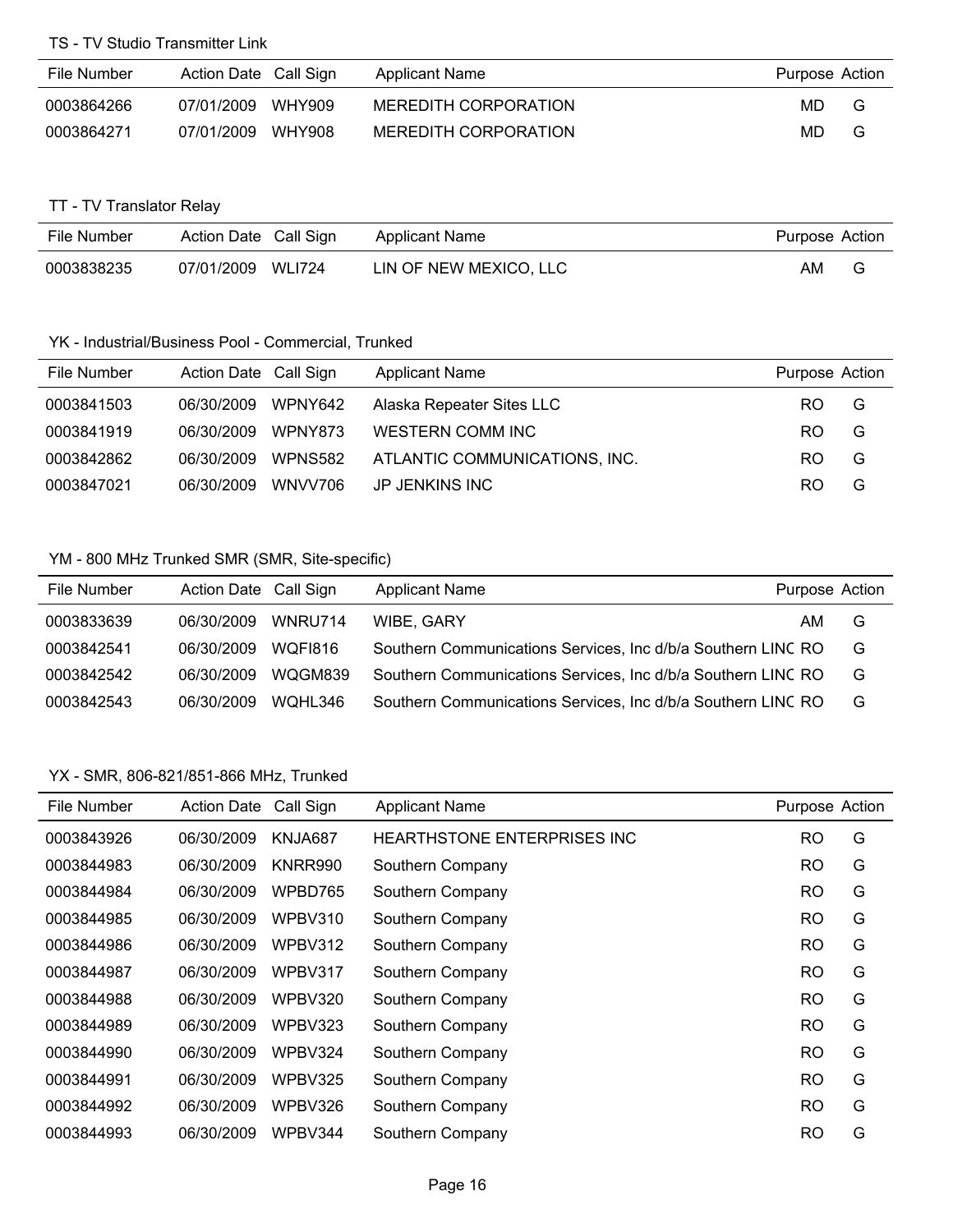| File Number | <b>Action Date</b> | Call Sign | <b>Applicant Name</b> | Purpose Action |   |
|-------------|--------------------|-----------|-----------------------|----------------|---|
| 0003844994  | 06/30/2009         | WPBV345   | Southern Company      | <b>RO</b>      | G |
| 0003844995  | 06/30/2009         | WPBV347   | Southern Company      | <b>RO</b>      | G |
| 0003844996  | 06/30/2009         | WPBV350   | Southern Company      | <b>RO</b>      | G |
| 0003844997  | 06/30/2009         | WPBV351   | Southern Company      | <b>RO</b>      | G |
| 0003844998  | 06/30/2009         | WPBV352   | Southern Company      | <b>RO</b>      | G |
| 0003844999  | 06/30/2009         | WPBV366   | Southern Company      | <b>RO</b>      | G |
| 0003845000  | 06/30/2009         | WPBZ962   | Southern Company      | <b>RO</b>      | G |
| 0003845001  | 06/30/2009         | WPBZ975   | Southern Company      | <b>RO</b>      | G |
| 0003845002  | 06/30/2009         | WPCE822   | Southern Company      | <b>RO</b>      | G |
| 0003845003  | 06/30/2009         | WPCE838   | Southern Company      | <b>RO</b>      | G |
| 0003845004  | 06/30/2009         | WPCE839   | Southern Company      | <b>RO</b>      | G |
| 0003845005  | 06/30/2009         | WPCE842   | Southern Company      | <b>RO</b>      | G |
| 0003845006  | 06/30/2009         | WPCE843   | Southern Company      | <b>RO</b>      | G |
| 0003845007  | 06/30/2009         | WPCE846   | Southern Company      | <b>RO</b>      | G |
| 0003845008  | 06/30/2009         | WPCE872   | Southern Company      | <b>RO</b>      | G |
| 0003845009  | 06/30/2009         | WPCJ581   | Southern Company      | <b>RO</b>      | G |
| 0003845010  | 06/30/2009         | WPCJ586   | Southern Company      | <b>RO</b>      | G |
| 0003845011  | 06/30/2009         | WPCJ592   | Southern Company      | <b>RO</b>      | G |
| 0003845012  | 06/30/2009         | WPFR747   | Southern Company      | <b>RO</b>      | G |
| 0003845013  | 06/30/2009         | WPFR749   | Southern Company      | <b>RO</b>      | G |
| 0003845014  | 06/30/2009         | WPFR752   | Southern Company      | <b>RO</b>      | G |
| 0003845015  | 06/30/2009         | WPFR769   | Southern Company      | <b>RO</b>      | G |
| 0003845016  | 06/30/2009         | WPFR782   | Southern Company      | <b>RO</b>      | G |
| 0003845017  | 06/30/2009         | WPFR798   | Southern Company      | <b>RO</b>      | G |
| 0003845018  | 06/30/2009         | WPFR810   | Southern Company      | <b>RO</b>      | G |
| 0003845019  | 06/30/2009         | WPFR816   | Southern Company      | <b>RO</b>      | G |
| 0003845020  | 06/30/2009         | WPFR820   | Southern Company      | <b>RO</b>      | G |
| 0003845021  | 06/30/2009         | WPFR821   | Southern Company      | <b>RO</b>      | G |
| 0003845022  | 06/30/2009         | WPFR825   | Southern Company      | <b>RO</b>      | G |
| 0003845023  | 06/30/2009         | WPFR826   | Southern Company      | <b>RO</b>      | G |
| 0003845024  | 06/30/2009         | WPFR827   | Southern Company      | <b>RO</b>      | G |
| 0003845025  | 06/30/2009         | WPFR670   | Southern Company      | <b>RO</b>      | G |
| 0003845026  | 06/30/2009         | WPFR673   | Southern Company      | <b>RO</b>      | G |
| 0003845027  | 06/30/2009         | WPFR674   | Southern Company      | <b>RO</b>      | G |
| 0003845028  | 06/30/2009         | WPFR677   | Southern Company      | <b>RO</b>      | G |
| 0003845029  | 06/30/2009         | WPFR678   | Southern Company      | <b>RO</b>      | G |
| 0003845030  | 06/30/2009         | WPFR681   | Southern Company      | <b>RO</b>      | G |
| 0003845031  | 06/30/2009         | WPFR684   | Southern Company      | <b>RO</b>      | G |
| 0003845032  | 06/30/2009         | WPFR688   | Southern Company      | <b>RO</b>      | G |
| 0003845033  | 06/30/2009         | WPFR689   | Southern Company      | <b>RO</b>      | G |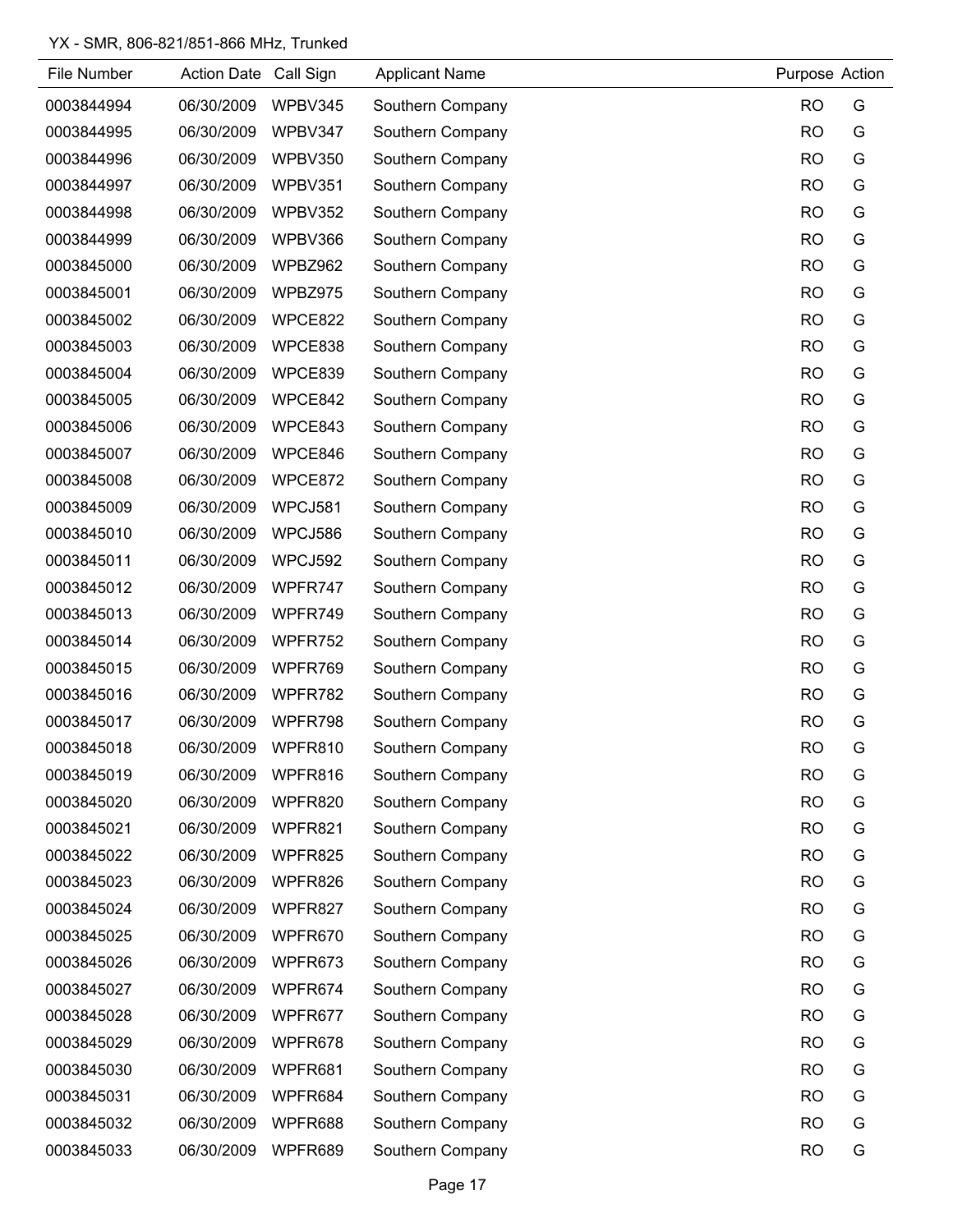| File Number | Action Date Call Sign |         | <b>Applicant Name</b> | Purpose Action |   |
|-------------|-----------------------|---------|-----------------------|----------------|---|
| 0003845034  | 06/30/2009            | WPFR693 | Southern Company      | <b>RO</b>      | G |
| 0003845035  | 06/30/2009            | WPFR696 | Southern Company      | <b>RO</b>      | G |
| 0003845036  | 06/30/2009            | WPFR700 | Southern Company      | <b>RO</b>      | G |
| 0003845037  | 06/30/2009            | WPFR701 | Southern Company      | <b>RO</b>      | G |
| 0003845038  | 06/30/2009            | WPFR728 | Southern Company      | <b>RO</b>      | G |
| 0003845039  | 06/30/2009            | WPFR729 | Southern Company      | <b>RO</b>      | G |
| 0003845040  | 06/30/2009            | WPFR732 | Southern Company      | <b>RO</b>      | G |
| 0003845041  | 06/30/2009            | WPFR733 | Southern Company      | <b>RO</b>      | G |
| 0003845042  | 06/30/2009            | WPFR735 | Southern Company      | <b>RO</b>      | G |
| 0003845043  | 06/30/2009            | WPFR836 | Southern Company      | <b>RO</b>      | G |
| 0003845044  | 06/30/2009            | WPFR837 | Southern Company      | <b>RO</b>      | G |
| 0003845045  | 06/30/2009            | WPFR840 | Southern Company      | <b>RO</b>      | G |
| 0003845046  | 06/30/2009            | WPFR843 | Southern Company      | <b>RO</b>      | G |
| 0003845047  | 06/30/2009            | WPFR844 | Southern Company      | <b>RO</b>      | G |
| 0003845048  | 06/30/2009            | WPFR846 | Southern Company      | <b>RO</b>      | G |
| 0003845049  | 06/30/2009            | WPFR851 | Southern Company      | <b>RO</b>      | G |
| 0003845050  | 06/30/2009            | WPFR864 | Southern Company      | <b>RO</b>      | G |
| 0003845051  | 06/30/2009            | WPFR865 | Southern Company      | <b>RO</b>      | G |
| 0003845052  | 06/30/2009            | WPBV321 | Southern Company      | <b>RO</b>      | G |
| 0003845053  | 06/30/2009            | WPCE808 | Southern Company      | <b>RO</b>      | G |
| 0003845054  | 06/30/2009            | WPCE844 | Southern Company      | <b>RO</b>      | G |
| 0003845055  | 06/30/2009            | WPCW892 | Southern Company      | <b>RO</b>      | G |
| 0003845056  | 06/30/2009            | WPFR811 | Southern Company      | <b>RO</b>      | G |
| 0003845057  | 06/30/2009            | WPFR830 | Southern Company      | <b>RO</b>      | G |
| 0003845058  | 06/30/2009            | WPFR849 | Southern Company      | <b>RO</b>      | G |
| 0003845059  | 06/30/2009            | WPBV309 | Southern Company      | <b>RO</b>      | G |
| 0003845060  | 06/30/2009            | WPCE818 | Southern Company      | <b>RO</b>      | G |
| 0003845061  | 06/30/2009            | WPCE847 | Southern Company      | <b>RO</b>      | G |
| 0003845062  | 06/30/2009            | WPFR781 | Southern Company      | <b>RO</b>      | G |
| 0003845063  | 06/30/2009            | WPFR669 | Southern Company      | <b>RO</b>      | G |
| 0003845064  | 06/30/2009            | WPFR731 | Southern Company      | <b>RO</b>      | G |
| 0003845065  | 06/30/2009            | WPFR855 | Southern Company      | <b>RO</b>      | G |
| 0003845066  | 06/30/2009            | WPBV319 | Southern Company      | <b>RO</b>      | G |
| 0003845067  | 06/30/2009            | WPCJ591 | Southern Company      | <b>RO</b>      | G |
| 0003845068  | 06/30/2009            | WPFR822 | Southern Company      | <b>RO</b>      | G |
| 0003845069  | 06/30/2009            | WPFR694 | Southern Company      | <b>RO</b>      | G |
| 0003845070  | 06/30/2009            | WPBV315 | Southern Company      | <b>RO</b>      | G |
| 0003845071  | 06/30/2009            | WPCE814 | Southern Company      | <b>RO</b>      | G |
| 0003845072  | 06/30/2009            | WPCJ583 | Southern Company      | <b>RO</b>      | G |
| 0003845073  | 06/30/2009            | WPFR832 | Southern Company      | <b>RO</b>      | G |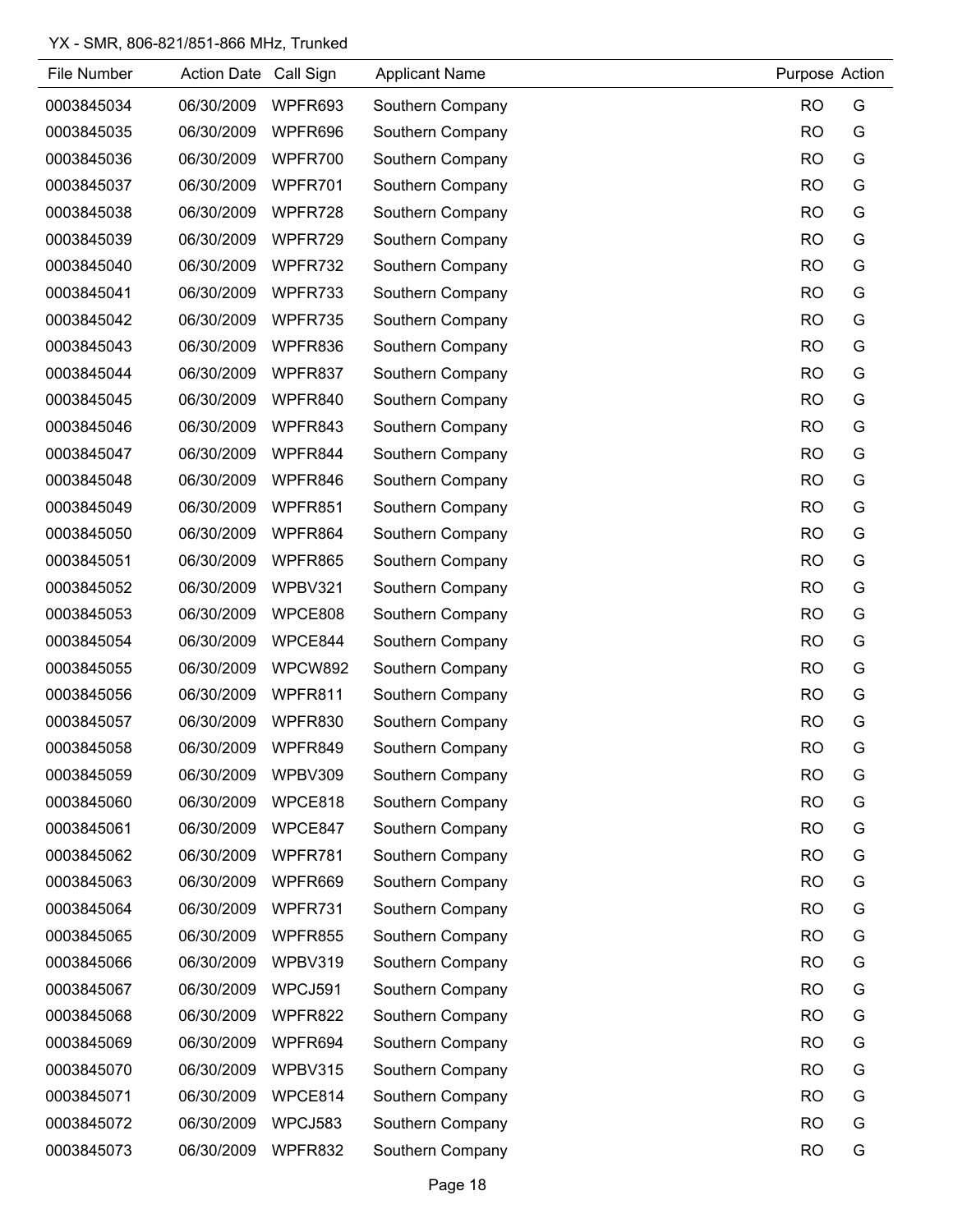| File Number | Action Date Call Sign |                | <b>Applicant Name</b>   | Purpose Action |   |
|-------------|-----------------------|----------------|-------------------------|----------------|---|
| 0003845074  | 06/30/2009            | WPFR861        | Southern Company        | <b>RO</b>      | G |
| 0003845075  | 06/30/2009            | WPBV316        | Southern Company        | <b>RO</b>      | G |
| 0003845076  | 06/30/2009            | WPBV328        | Southern Company        | <b>RO</b>      | G |
| 0003845077  | 06/30/2009            | WPBV354        | Southern Company        | <b>RO</b>      | G |
| 0003845078  | 06/30/2009            | WPCE840        | Southern Company        | <b>RO</b>      | G |
| 0003845079  | 06/30/2009            | WPCJ585        | Southern Company        | <b>RO</b>      | G |
| 0003845080  | 06/30/2009            | WPFR771        | Southern Company        | <b>RO</b>      | G |
| 0003845081  | 06/30/2009            | WPFR824        | Southern Company        | <b>RO</b>      | G |
| 0003845082  | 06/30/2009            | WPFR676        | Southern Company        | <b>RO</b>      | G |
| 0003845083  | 06/30/2009            | WPFR690        | Southern Company        | <b>RO</b>      | G |
| 0003845084  | 06/30/2009            | WPFR730        | Southern Company        | <b>RO</b>      | G |
| 0003845085  | 06/30/2009            | WPFR842        | Southern Company        | <b>RO</b>      | G |
| 0003845086  | 06/30/2009            | WPFR875        | Southern Company        | <b>RO</b>      | G |
| 0003845087  | 06/30/2009            | <b>WNSZ938</b> | Southern Company        | <b>RO</b>      | G |
| 0003845088  | 06/30/2009            | WPFR742        | Southern Company        | <b>RO</b>      | G |
| 0003845089  | 06/30/2009            | WPFR685        | Southern Company        | <b>RO</b>      | G |
| 0003845090  | 06/30/2009            | WPFR841        | Southern Company        | <b>RO</b>      | G |
| 0003845091  | 06/30/2009            | WPBV322        | Southern Company        | <b>RO</b>      | G |
| 0003845092  | 06/30/2009            | WPBV349        | Southern Company        | <b>RO</b>      | G |
| 0003845093  | 06/30/2009            | WPCE832        | Southern Company        | <b>RO</b>      | G |
| 0003845094  | 06/30/2009            | WPFC792        | Southern Company        | <b>RO</b>      | G |
| 0003845095  | 06/30/2009            | WPFR815        | Southern Company        | <b>RO</b>      | G |
| 0003845096  | 06/30/2009            | WPFR672        | Southern Company        | <b>RO</b>      | G |
| 0003845097  | 06/30/2009            | WPFR695        | Southern Company        | <b>RO</b>      | G |
| 0003845098  | 06/30/2009            | WPFR835        | Southern Company        | <b>RO</b>      | G |
| 0003845099  | 06/30/2009            | WPFR862        | Southern Company        | <b>RO</b>      | G |
| 0003845100  | 06/30/2009            | WPBV348        | Southern Company        | <b>RO</b>      | G |
| 0003845101  | 06/30/2009            | WPBV337        | Southern Company        | <b>RO</b>      | G |
| 0003845102  | 06/30/2009            | WPBV353        | Southern Company        | <b>RO</b>      | G |
| 0003845103  | 06/30/2009            | WPFR691        | Southern Company        | <b>RO</b>      | G |
| 0003848259  | 06/30/2009            | WPFN674        | STONES MOBILE RADIO INC | <b>RO</b>      | G |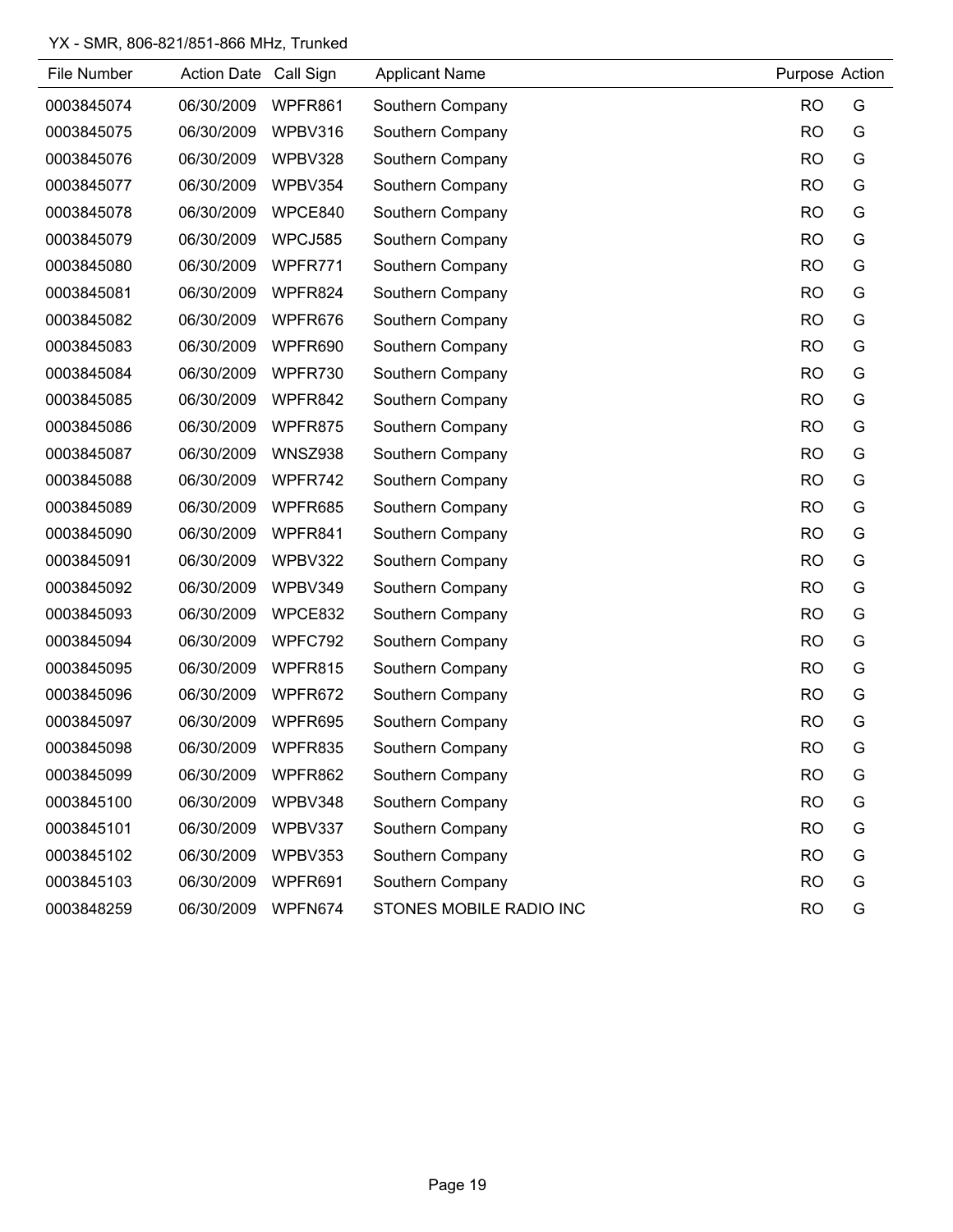# **Below is a listing of licenses that have been acted upon by the Commission.**

AS - Aural Studio Transmitter Link

| Licensee Name                             | <b>Action Date</b> | Call Sign     | Act. |
|-------------------------------------------|--------------------|---------------|------|
| LOTUS FRESNO CORP.                        | 06/30/2009         | WPNM783       | M    |
| SANDHILLS BROADCASTING LLC                | 07/03/2009         | <b>WHS218</b> | M    |
| SPORTSRAD, INC.                           | 07/01/2009         | <b>WHY930</b> | M    |
| TATI BROADCASTING, LLC                    | 07/03/2009         | WPUH818       | M    |
| TATI BROADCASTING, LLC                    | 07/03/2009         | WPUH264       | M    |
| CL - Cellular                             |                    |               |      |
| Licensee Name                             | <b>Action Date</b> | Call Sign     | Act. |
| SOUTH #5 LIMITED PARTNERSHIP              | 07/02/2009         | L000003881    | Τ    |
| W. Stephen Cannon, Management Trustee     | 07/01/2009         | L000004969    | Τ    |
| LP - Broadcast Auxiliary Low Power        |                    |               |      |
| Licensee Name                             | <b>Action Date</b> | Call Sign     | Act. |
| NEW WORLD COMMUNICATIONS OF ATLANTA, INC. | 07/01/2009         | BLP01393      | M    |
| NEW WORLD COMMUNICATIONS OF ATLANTA, INC. | 07/01/2009         | BLP00432      | M    |
| NEW WORLD COMMUNICATIONS OF DETROIT, INC. | 07/01/2009         | BLP01498      | M    |
| NEW WORLD COMMUNICATIONS OF DETROIT, INC. | 07/01/2009         | BLP00540      | M    |
| NEW WORLD COMMUNICATIONS OF DETROIT, INC. | 07/01/2009         | BLP00539      | M    |
| NEW WORLD COMMUNICATIONS OF TAMPA, INC.   | 07/01/2009         | <b>BLQ419</b> | M    |
| NW COMMUNICATIONS OF PHOENIX, INC.        | 07/01/2009         | BLP01123      | M    |
| NW COMMUNICATIONS OF PHOENIX, INC.        | 07/01/2009         | BLP01120      | M    |
| NW COMMUNICATIONS OF PHOENIX, INC.        | 07/01/2009         | BLP01121      | M    |
| NW COMMUNICATIONS OF TEXAS, INC.          | 07/01/2009         | BLP00689      | M    |
| RP - Broadcast Auxiliary Remote Pickup    |                    |               |      |
| Licensee Name                             | <b>Action Date</b> | Call Sign     | Act. |
| <b>FRANK R. TRUATT</b>                    | 07/02/2009         | <b>KN5968</b> | N    |
| KMPH (TV) LICENSE, LLC.                   | 07/02/2009         | <b>KPE921</b> | N    |
| KMPH (TV) LICENSE, LLC.                   | 07/02/2009         | <b>KPE922</b> | N    |
| KMPH (TV) LICENSE, LLC.                   | 07/02/2009         | <b>KPE836</b> | Ν    |
| KMPH (TV) LICENSE, LLC.                   | 07/02/2009         | <b>KPE920</b> | N    |
| KMPH (TV) LICENSE, LLC.                   | 07/02/2009         | <b>KPE923</b> | N    |
| KMPH (TV) LICENSE, LLC.                   | 07/02/2009         | <b>KPF217</b> | N    |
| KMPH (TV) LICENSE, LLC.                   | 07/02/2009         | <b>KPE924</b> | N    |
| NEW WORLD COMMUNICATIONS OF ATLANTA, INC. | 07/01/2009         | <b>WQA946</b> | M    |
| NEW WORLD COMMUNICATIONS OF ATLANTA, INC. | 07/01/2009         | <b>KFH743</b> | M    |
| NEW WORLD COMMUNICATIONS OF ATLANTA, INC. | 07/01/2009         | <b>KYY245</b> | M    |
| NEW WORLD COMMUNICATIONS OF DETROIT, INC. | 07/01/2009         | <b>KYY292</b> | M    |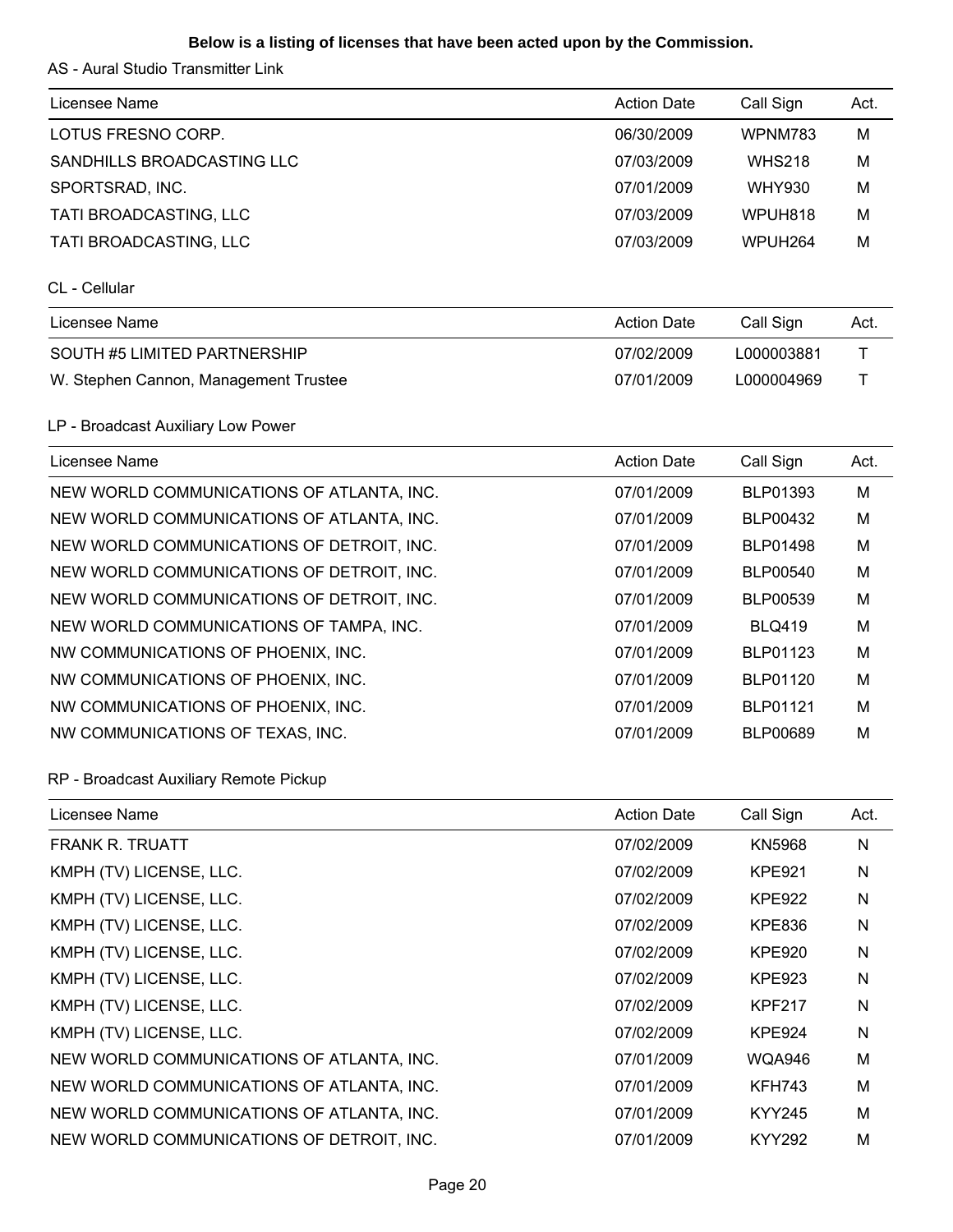# RP - Broadcast Auxiliary Remote Pickup

| Licensee Name                             | <b>Action Date</b> | Call Sign     | Act. |
|-------------------------------------------|--------------------|---------------|------|
| NEW WORLD COMMUNICATIONS OF DETROIT, INC. | 07/01/2009         | KM3025        | M    |
| NEW WORLD COMMUNICATIONS OF DETROIT, INC. | 07/01/2009         | <b>WHE893</b> | M    |
| NEW WORLD COMMUNICATIONS OF DETROIT, INC. | 07/01/2009         | <b>KOS431</b> | M    |
| NEW WORLD COMMUNICATIONS OF DETROIT, INC. | 07/01/2009         | <b>KLM573</b> | M    |
| NEW WORLD COMMUNICATIONS OF TAMPA, INC.   | 07/01/2009         | <b>KVM345</b> | M    |
| NEW WORLD COMMUNICATIONS OF TAMPA, INC.   | 07/01/2009         | KA35142       | M    |
| NEW WORLD COMMUNICATIONS OF TAMPA, INC.   | 07/01/2009         | <b>KFX827</b> | M    |
| NEW WORLD COMMUNICATIONS OF TAMPA, INC.   | 07/01/2009         | WPLQ826       | M    |
| NEW WORLD COMMUNICATIONS OF TAMPA, INC.   | 07/01/2009         | <b>KZH846</b> | M    |
| NW COMMUNICATIONS OF AUSTIN, INC.         | 07/01/2009         | <b>KPE529</b> | M    |
| NW COMMUNICATIONS OF PHOENIX, INC.        | 07/01/2009         | <b>KPH823</b> | M    |
| NW COMMUNICATIONS OF PHOENIX, INC.        | 07/01/2009         | WPOV623       | M    |
| NW COMMUNICATIONS OF PHOENIX, INC.        | 07/01/2009         | KFG617        | M    |
| NW COMMUNICATIONS OF PHOENIX, INC.        | 07/01/2009         | <b>WHE829</b> | M    |
| NW COMMUNICATIONS OF PHOENIX, INC.        | 07/01/2009         | <b>WBJ981</b> | M    |
| NW COMMUNICATIONS OF TEXAS, INC.          | 07/01/2009         | <b>KEQ756</b> | M    |
| NW COMMUNICATIONS OF TEXAS, INC.          | 07/01/2009         | <b>KDW886</b> | M    |
| NW COMMUNICATIONS OF TEXAS, INC.          | 07/01/2009         | <b>KEP751</b> | M    |
| NW COMMUNICATIONS OF TEXAS, INC.          | 07/01/2009         | <b>WHE956</b> | M    |
| PORT BROADCASTING, LLC                    | 07/01/2009         | <b>KFK937</b> | M    |
| PORT BROADCASTING, LLC                    | 07/01/2009         | <b>KK4293</b> | M    |
| SANDHILLS BROADCASTING LLC                | 07/03/2009         | KQ4642        | M    |
| SANDHILLS BROADCASTING LLC                | 07/03/2009         | KQ4643        | M    |
| SPORTSRAD, INC.                           | 07/01/2009         | KB55820       | M    |

TI - TV Intercity Relay

| Licensee Name           | <b>Action Date</b> | Call Sign      | Act. |
|-------------------------|--------------------|----------------|------|
| KMPH (TV) LICENSE, LLC. | 07/02/2009         | <b>WLP317</b>  | N    |
| KMPH (TV) LICENSE, LLC. | 07/02/2009         | <b>WAM512</b>  | N    |
| KMPH (TV) LICENSE, LLC. | 07/02/2009         | WPOU498        | N    |
| KMPH (TV) LICENSE, LLC. | 07/02/2009         | WPNJ977        | N    |
| KMPH (TV) LICENSE, LLC. | 07/02/2009         | WPNF292        | N    |
| KMPH (TV) LICENSE, LLC. | 07/02/2009         | <b>WPNF290</b> | N    |
| KMPH (TV) LICENSE, LLC. | 07/02/2009         | WPJE624        | N    |
| KMPH (TV) LICENSE, LLC. | 07/02/2009         | <b>WMV304</b>  | N    |
| KMPH (TV) LICENSE, LLC. | 07/02/2009         | WPNF291        | N    |
| KMPH (TV) LICENSE, LLC. | 07/02/2009         | <b>WPSI226</b> | N    |
| KPTH LICENSE, LLC       | 07/02/2009         | WOHL244        | N    |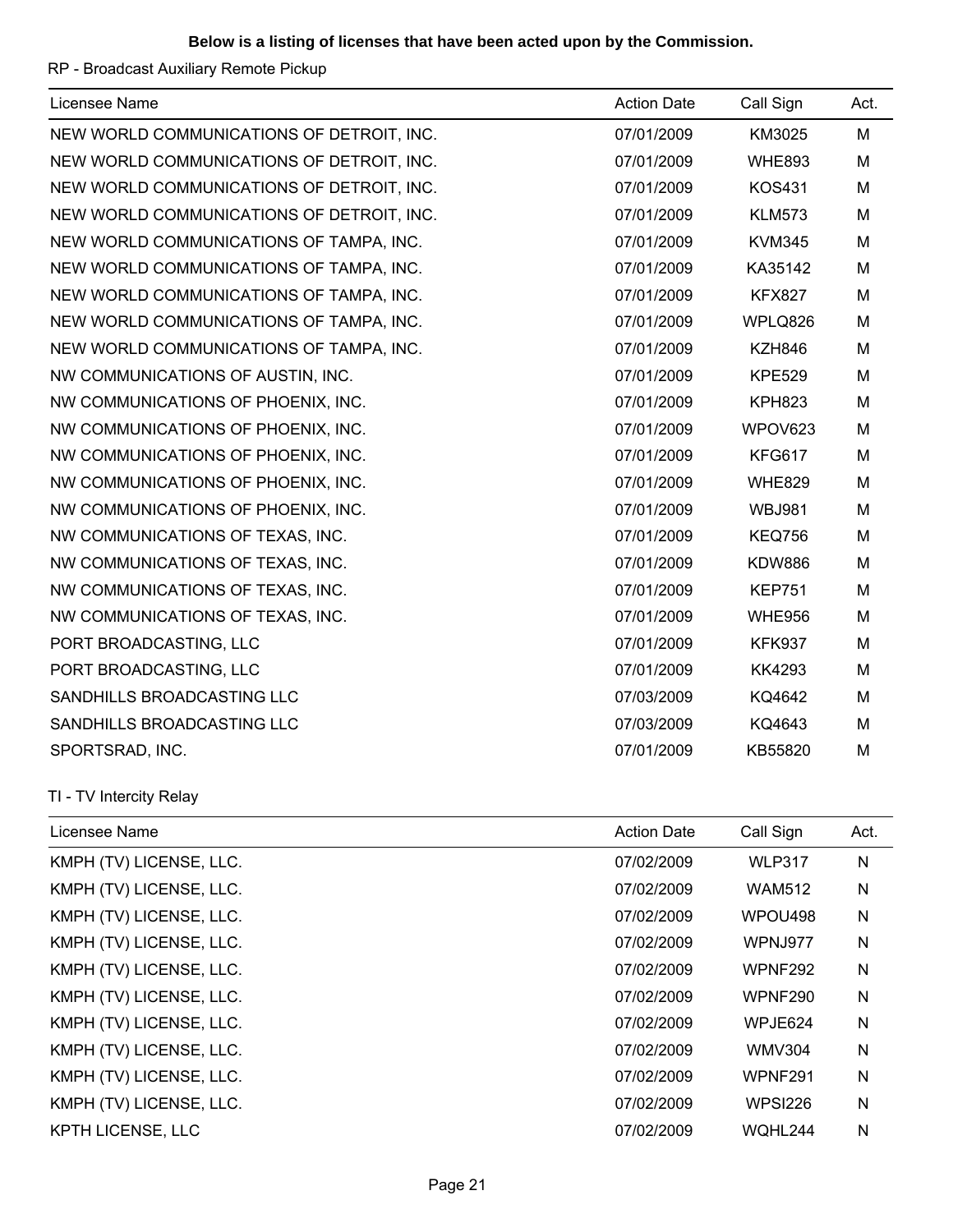TI - TV Intercity Relay

| Licensee Name                             | <b>Action Date</b> | Call Sign     | Act.      |
|-------------------------------------------|--------------------|---------------|-----------|
| KPTH LICENSE, LLC                         | 07/02/2009         | WPWG979       | ${\sf N}$ |
| NEW WORLD COMMUNICATIONS OF ATLANTA, INC. | 07/01/2009         | WPNJ959       | M         |
| NEW WORLD COMMUNICATIONS OF ATLANTA, INC. | 07/01/2009         | WPJD577       | M         |
| NEW WORLD COMMUNICATIONS OF ATLANTA, INC. | 07/01/2009         | <b>WLF929</b> | M         |
| NEW WORLD COMMUNICATIONS OF ATLANTA, INC. | 07/01/2009         | <b>WLF928</b> | M         |
| NEW WORLD COMMUNICATIONS OF ATLANTA, INC. | 07/01/2009         | <b>WHN333</b> | M         |
| NEW WORLD COMMUNICATIONS OF ATLANTA, INC. | 07/01/2009         | WPON779       | M         |
| NEW WORLD COMMUNICATIONS OF DETROIT, INC. | 07/01/2009         | <b>WHB200</b> | M         |
| NEW WORLD COMMUNICATIONS OF DETROIT, INC. | 07/01/2009         | <b>WME877</b> | M         |
| NEW WORLD COMMUNICATIONS OF DETROIT, INC. | 07/01/2009         | <b>WME726</b> | M         |
| NEW WORLD COMMUNICATIONS OF DETROIT, INC. | 07/01/2009         | <b>WHB202</b> | M         |
| NEW WORLD COMMUNICATIONS OF DETROIT, INC. | 07/01/2009         | <b>WHB201</b> | M         |
| NEW WORLD COMMUNICATIONS OF DETROIT, INC. | 07/01/2009         | <b>WCQ517</b> | M         |
| NEW WORLD COMMUNICATIONS OF TAMPA, INC.   | 07/01/2009         | <b>WHB675</b> | M         |
| NEW WORLD COMMUNICATIONS OF TAMPA, INC.   | 07/01/2009         | <b>WBK257</b> | M         |
| NEW WORLD COMMUNICATIONS OF TAMPA, INC.   | 07/01/2009         | WQCY947       | M         |
| NW COMMUNICATIONS OF AUSTIN, INC.         | 07/01/2009         | <b>WLD392</b> | M         |
| NW COMMUNICATIONS OF AUSTIN, INC.         | 07/01/2009         | <b>WLD388</b> | M         |
| NW COMMUNICATIONS OF AUSTIN, INC.         | 07/01/2009         | <b>WHY591</b> | M         |
| NW COMMUNICATIONS OF PHOENIX, INC.        | 07/01/2009         | WPNM768       | M         |
| NW COMMUNICATIONS OF PHOENIX, INC.        | 07/01/2009         | <b>WMW399</b> | M         |
| NW COMMUNICATIONS OF PHOENIX, INC.        | 07/01/2009         | <b>WMV341</b> | M         |
| NW COMMUNICATIONS OF PHOENIX, INC.        | 07/01/2009         | <b>WLP201</b> | M         |
| NW COMMUNICATIONS OF PHOENIX, INC.        | 07/01/2009         | <b>WLO978</b> | M         |
| NW COMMUNICATIONS OF PHOENIX, INC.        | 07/01/2009         | KSR87         | M         |
| NW COMMUNICATIONS OF PHOENIX, INC.        | 07/01/2009         | WQKF795       | M         |
| NW COMMUNICATIONS OF PHOENIX, INC.        | 07/01/2009         | <b>WHY427</b> | M         |
| NW COMMUNICATIONS OF PHOENIX, INC.        | 07/01/2009         | <b>WLO755</b> | M         |
| NW COMMUNICATIONS OF TEXAS, INC.          | 07/01/2009         | <b>WMU238</b> | M         |
| NW COMMUNICATIONS OF TEXAS, INC.          | 07/01/2009         | <b>WMU237</b> | M         |
| NW COMMUNICATIONS OF TEXAS, INC.          | 07/01/2009         | <b>WMF357</b> | M         |
| NW COMMUNICATIONS OF TEXAS, INC.          | 07/01/2009         | <b>WMF354</b> | M         |
| NW COMMUNICATIONS OF TEXAS, INC.          | 07/01/2009         | <b>WWF354</b> | M         |
| NW COMMUNICATIONS OF TEXAS, INC.          | 07/01/2009         | <b>WHY214</b> | M         |
| NW COMMUNICATIONS OF TEXAS, INC.          | 07/01/2009         | WQCW634       | M         |
|                                           |                    |               |           |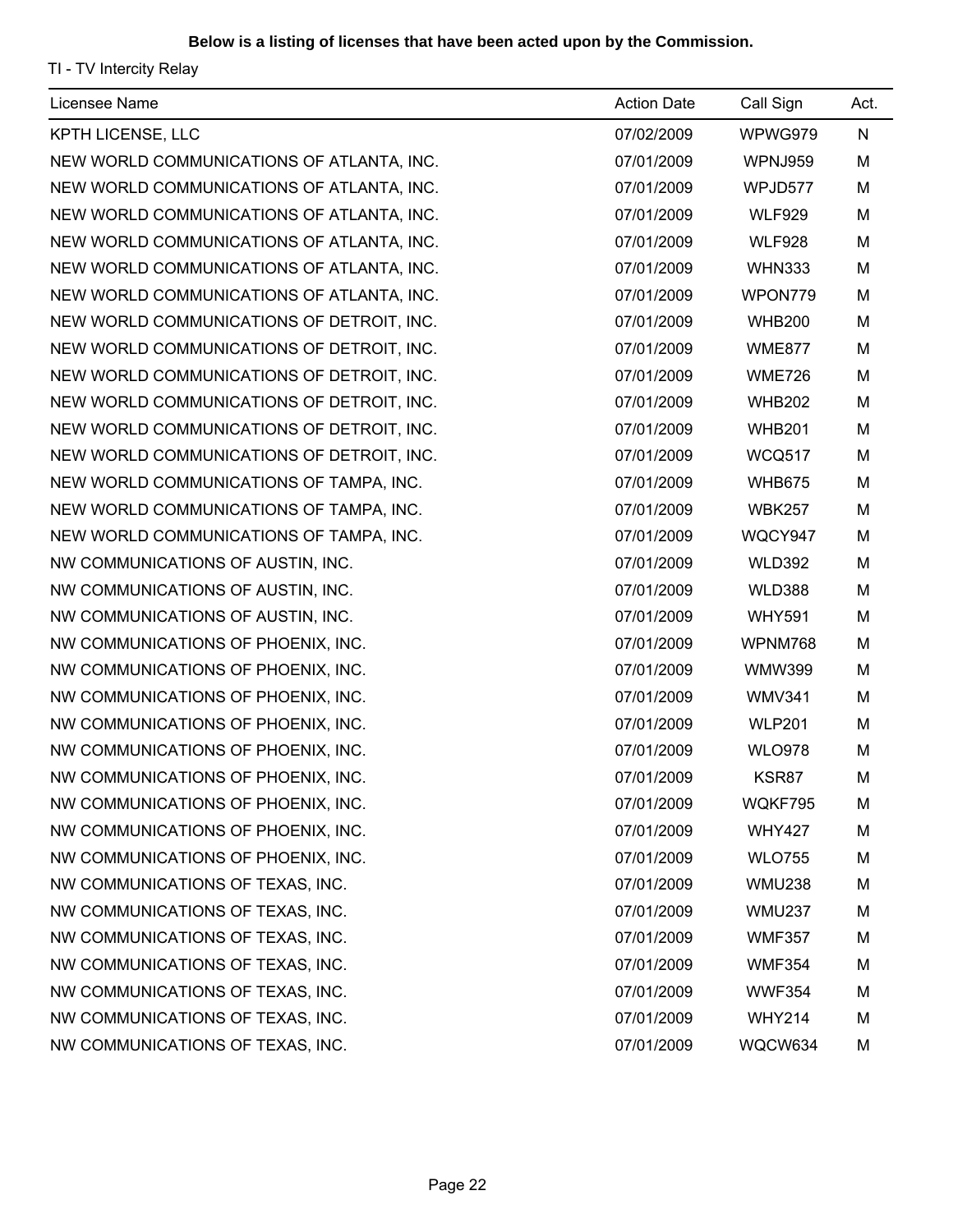TP - TV Pickup

| Licensee Name                             | <b>Action Date</b> | Call Sign     | Act. |
|-------------------------------------------|--------------------|---------------|------|
| KMPH (TV) LICENSE, LLC.                   | 07/02/2009         | KQ5481        | N    |
| KMPH (TV) LICENSE, LLC.                   | 07/02/2009         | KB55837       | N    |
| NEW WORLD COMMUNICATIONS OF ATLANTA, INC. | 07/01/2009         | KV8028        | M    |
| NEW WORLD COMMUNICATIONS OF ATLANTA, INC. | 07/01/2009         | KV8029        | M    |
| NEW WORLD COMMUNICATIONS OF ATLANTA, INC. | 07/01/2009         | KC25976       | M    |
| NEW WORLD COMMUNICATIONS OF ATLANTA, INC. | 07/01/2009         | KC24829       | M    |
| NEW WORLD COMMUNICATIONS OF ATLANTA, INC. | 07/01/2009         | KA95369       | M    |
| NEW WORLD COMMUNICATIONS OF DETROIT, INC. | 07/01/2009         | KY2966        | M    |
| NEW WORLD COMMUNICATIONS OF DETROIT, INC. | 07/01/2009         | KV8031        | M    |
| NEW WORLD COMMUNICATIONS OF DETROIT, INC. | 07/01/2009         | <b>KR7622</b> | M    |
| NEW WORLD COMMUNICATIONS OF DETROIT, INC. | 07/01/2009         | KR7616        | M    |
| NEW WORLD COMMUNICATIONS OF DETROIT, INC. | 07/01/2009         | <b>KR7615</b> | M    |
| NEW WORLD COMMUNICATIONS OF DETROIT, INC. | 07/01/2009         | KE5673        | M    |
| NEW WORLD COMMUNICATIONS OF DETROIT, INC. | 07/01/2009         | <b>KE5672</b> | M    |
| NEW WORLD COMMUNICATIONS OF DETROIT, INC. | 07/01/2009         | KC4920        | M    |
| NEW WORLD COMMUNICATIONS OF DETROIT, INC. | 07/01/2009         | KC4919        | M    |
| NEW WORLD COMMUNICATIONS OF DETROIT, INC. | 07/01/2009         | KA95373       | M    |
| NEW WORLD COMMUNICATIONS OF DETROIT, INC. | 07/01/2009         | KA95371       | M    |
| NEW WORLD COMMUNICATIONS OF TAMPA, INC.   | 07/01/2009         | WPSS953       | M    |
| NEW WORLD COMMUNICATIONS OF TAMPA, INC.   | 07/01/2009         | WPSK303       | M    |
| NEW WORLD COMMUNICATIONS OF TAMPA, INC.   | 07/01/2009         | KA88551       | М    |
| NEW WORLD COMMUNICATIONS OF TAMPA, INC.   | 07/01/2009         | KW5948        | M    |
| NEW WORLD COMMUNICATIONS OF TAMPA, INC.   | 07/01/2009         | KW5947        | M    |
| NEW WORLD COMMUNICATIONS OF TAMPA, INC.   | 07/01/2009         | KW5921        | M    |
| NEW WORLD COMMUNICATIONS OF TAMPA, INC.   | 07/01/2009         | KW5920        | M    |
| NEW WORLD COMMUNICATIONS OF TAMPA, INC.   | 07/01/2009         | <b>KK4178</b> | M    |
| NEW WORLD COMMUNICATIONS OF TAMPA, INC.   | 07/01/2009         | <b>KK2594</b> | M    |
| NW COMMUNICATIONS OF AUSTIN, INC.         | 07/01/2009         | KB55824       | M    |
| NW COMMUNICATIONS OF AUSTIN, INC.         | 07/01/2009         | KB55360       | M    |
| NW COMMUNICATIONS OF PHOENIX, INC.        | 07/01/2009         | KY4965        | M    |
| NW COMMUNICATIONS OF PHOENIX, INC.        | 07/01/2009         | KW2980        | M    |
| NW COMMUNICATIONS OF PHOENIX, INC.        | 07/01/2009         | KT4936        | M    |
| NW COMMUNICATIONS OF PHOENIX, INC.        | 07/01/2009         | KA74999       | M    |
| NW COMMUNICATIONS OF TEXAS, INC.          | 07/01/2009         | KA3982        | M    |
| NW COMMUNICATIONS OF TEXAS, INC.          | 07/01/2009         | KA35137       | M    |
| NW COMMUNICATIONS OF TEXAS, INC.          | 07/01/2009         | KA35136       | M    |
| NW COMMUNICATIONS OF TEXAS, INC.          | 07/01/2009         | KB55050       | M    |
| NW COMMUNICATIONS OF TEXAS, INC.          | 07/01/2009         | KZ2588        | M    |
| NW COMMUNICATIONS OF TEXAS, INC.          | 07/01/2009         | KC26177       | M    |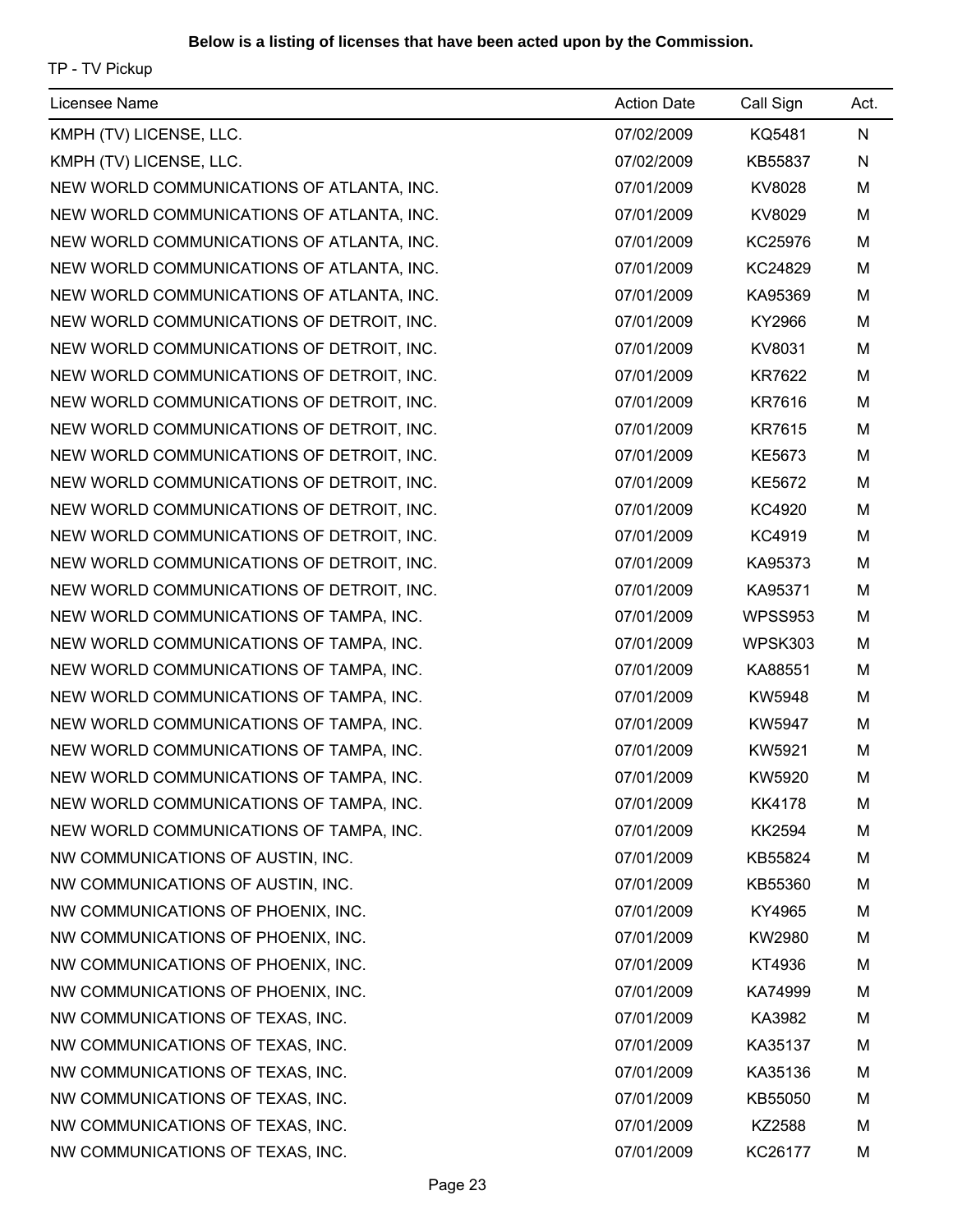# **Below is a listing of licenses that have been acted upon by the Commission.**

TP - TV Pickup

| Licensee Name                    | <b>Action Date</b> | Call Sign | Act. |
|----------------------------------|--------------------|-----------|------|
| NW COMMUNICATIONS OF TEXAS, INC. | 07/01/2009         | KC26176   | M    |
| NW COMMUNICATIONS OF TEXAS, INC. | 07/01/2009         | KB55053   | M    |
| NW COMMUNICATIONS OF TEXAS, INC. | 07/01/2009         | KB55051   | M    |

TS - TV Studio Transmitter Link

| Licensee Name                            | <b>Action Date</b> | Call Sign      | Act. |
|------------------------------------------|--------------------|----------------|------|
| CATAWBA BROADCASTING, LLC (IN FORMATION) | 07/01/2009         | <b>WMG408</b>  | M    |
| KMPH (TV) LICENSE, LLC.                  | 07/02/2009         | WPWF597        | N    |
| KMPH (TV) LICENSE, LLC.                  | 07/02/2009         | WPWE377        | N    |
| KMPH (TV) LICENSE, LLC.                  | 07/02/2009         | <b>WHN204</b>  | N    |
| KMPH (TV) LICENSE, LLC.                  | 07/02/2009         | <b>WAP820</b>  | N    |
| KMPH (TV) LICENSE, LLC.                  | 07/02/2009         | WPQQ398        | N    |
| KMPH (TV) LICENSE, LLC.                  | 07/02/2009         | <b>WMV303</b>  | N    |
| KMPH (TV) LICENSE, LLC.                  | 07/02/2009         | <b>WHM988</b>  | N    |
| KPTH LICENSE, LLC                        | 07/02/2009         | WPWG978        | N    |
| KPTH LICENSE, LLC                        | 07/02/2009         | WPWH298        | N    |
| KPTH LICENSE, LLC                        | 07/02/2009         | WPWH297        | N    |
| MAKO COMMUNICATIONS, LLC                 | 07/03/2009         | <b>WMW683</b>  | M    |
| MAKO COMMUNICATIONS, LLC                 | 07/03/2009         | <b>WMW231</b>  | M    |
| NEW WORLD COMMUNICATIONS OF TAMPA, INC.  | 07/01/2009         | KIP97          | M    |
| NEW WORLD COMMUNICATIONS OF TAMPA, INC.  | 07/01/2009         | KIP41          | M    |
| NW COMMUNICATIONS OF AUSTIN, INC.        | 07/01/2009         | WPJE702        | M    |
| NW COMMUNICATIONS OF AUSTIN, INC.        | 07/01/2009         | <b>KKO59</b>   | M    |
| NW COMMUNICATIONS OF PHOENIX, INC.       | 07/01/2009         | <b>WLG551</b>  | M    |
| NW COMMUNICATIONS OF PHOENIX, INC.       | 07/01/2009         | <b>WHY335</b>  | м    |
| NW COMMUNICATIONS OF PHOENIX, INC.       | 07/01/2009         | <b>KOQ21</b>   | M    |
| NW COMMUNICATIONS OF PHOENIX, INC.       | 07/01/2009         | WQJW204        | M    |
| NW COMMUNICATIONS OF PHOENIX, INC.       | 07/01/2009         | <b>WQJQ999</b> | M    |
| NW COMMUNICATIONS OF PHOENIX, INC.       | 07/01/2009         | WQJL661        | M    |
| NW COMMUNICATIONS OF PHOENIX, INC.       | 07/01/2009         | WQJL585        | M    |
| NW COMMUNICATIONS OF PHOENIX, INC.       | 07/01/2009         | WPOT243        | M    |
| NW COMMUNICATIONS OF PHOENIX, INC.       | 07/01/2009         | WPNM421        | M    |
| NW COMMUNICATIONS OF TEXAS, INC.         | 07/01/2009         | KKW88          | M    |
| NW COMMUNICATIONS OF TEXAS, INC.         | 07/01/2009         | KKW87          | M    |
| NW COMMUNICATIONS OF TEXAS, INC.         | 07/01/2009         | <b>WLF491</b>  | M    |
| NW COMMUNICATIONS OF TEXAS, INC.         | 07/01/2009         | <b>WLF449</b>  | M    |
| NW COMMUNICATIONS OF TEXAS, INC.         | 07/01/2009         | <b>WGW966</b>  | M    |